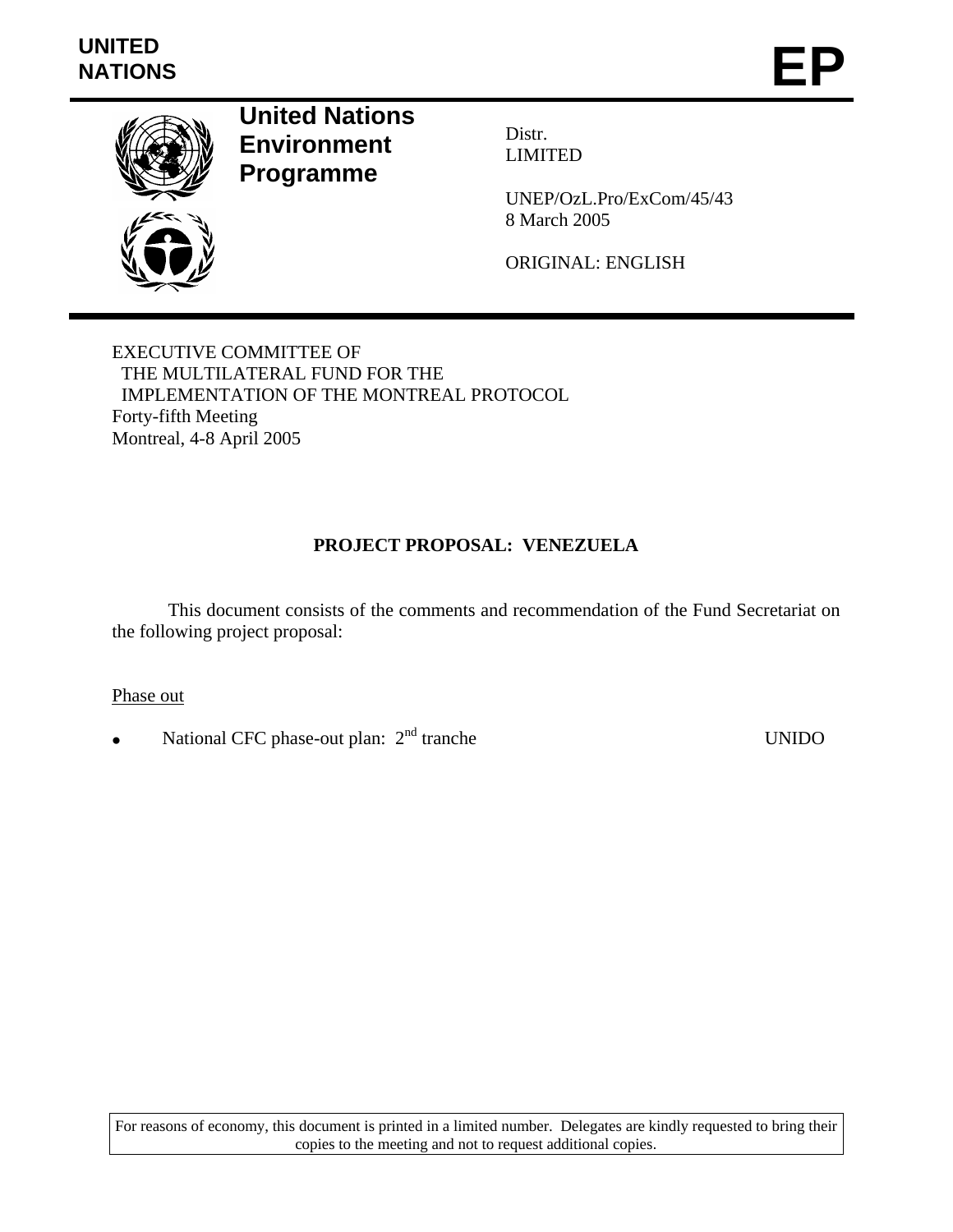## **PROJECT EVALUATION SHEET (MULTI-YEAR PROJECTS) VENEZUELA**

#### **PROJECT TITLE BILATERAL/IMPLEMENTING AGENCY**

National CFC phase-out plan:  $2<sup>nd</sup>$  tranche

tranche UNIDO

**NATIONAL CO-ORDINATING AGENCY:** FONDOIN

# **LATEST REPORTED CONSUMPTION DATA FOR ODS ADDRESSED IN PROJECT A: ARTICLE-7 DATA (ODP tonnes, 2003, as of May 2004)**

Annex A Group I, CFCs 1,673.67

## **B: COUNTRY PROGRAMME SECTORAL DATA (ODP tonnes, 2003, as of May 2004)**

| <b>ODS</b>       | Aerosol | Foam | Ref. mfg. | Ref. Service | Solvent | <b>TOTAL</b> |
|------------------|---------|------|-----------|--------------|---------|--------------|
| $CFC-11$         | 4.48    | 27.8 | 1.70      | 37.82        |         | 71.80        |
| $CFC-12$         |         |      | 2.45      | .590.57      |         | 1,593.02     |
| CFC-113          |         |      |           |              | 8.62    | 8.62         |
| CFC-115          |         |      |           | 0.23         |         | 0.23         |
| <b>CFC</b> Total | 4.48    | 27.8 | 4.15      | .628.61      | 8.62    | .,673.67     |

## **CFC consumption remaining eligible for funding (ODP tonnes)**  $n/a$

**CURRENT YEAR BUSINESS PLAN:** Total funding US \$1,754,000: total phase out 492.4 ODP tonnes

| PROJECT DATA                                            |                                               | 2004      | 2005      | 2006      | 2007    | 2008     | 2009     | 2010             | <b>Total</b> |
|---------------------------------------------------------|-----------------------------------------------|-----------|-----------|-----------|---------|----------|----------|------------------|--------------|
|                                                         | <b>Montreal Protocol limits</b>               | 3,322.0   | 1,661.0   | 1,661.0   | 498.0   | 498.0    | 498.0    | 0.0 <sub>l</sub> | n.a.         |
| <b>CFCs</b>                                             | Annual consumption limit                      | 3,262.0   | 1,661.0   | 1,661.0   | 400.0   | 400.0    | 0.0      | 0.0              | n.a.         |
| (ODP)                                                   | Total demand (reference)                      | 1,650.3   | 1,400.5   | 1,200.5   | 765.4   | 515.4    | 415.4    | 110.0            | 6,057.5      |
| tonnes)                                                 | Annual phase-out from ongoing projects        | 100       | 200.0     | $\Omega$  | 0.0     | 0.0      | 0.0      | 0.0 <sub>l</sub> | 300          |
|                                                         | Annual phase-out newly addressed              | 0.0       | 50.2      | 200.0     | 435.0   | 250.0    | 100.0    | 305.4            | 1340.6       |
|                                                         | Annual unfounded phase-out                    |           |           |           |         |          |          |                  |              |
| <b>TOTAL ODS CONSUMPTION TO</b><br><b>BE PHASED OUT</b> |                                               |           | 250.2     | 200.0     | 435.0   | 250.0    | 100.0    | 305.4            | 1540.6       |
| Total ODS consumption to be phased in (HCFCs)           |                                               |           |           | 1.8       |         |          |          |                  | 1.8          |
|                                                         | Final Project costs (US\$):                   |           |           |           |         |          |          |                  |              |
|                                                         | Funding for UNIDO                             | 1,895,062 | 1,631,831 | 2,071,831 | 641,831 | $\Omega$ | $\Omega$ | $\Omega$         | 6,240,555    |
|                                                         | <b>Total project funding</b>                  | 1,895,062 | 1,631,831 | 2,071,831 | 641,831 | $\Omega$ | $\Omega$ | $\Omega$         | 6,240,555    |
| Final Support cost                                      |                                               |           |           |           |         |          |          |                  |              |
| Support cost for UNIDO                                  |                                               | 142,130   | 122,387   | 155,387   | 48,137  | $\Omega$ | $\theta$ | $\Omega$         | 468,041      |
| <b>Total support costs</b>                              |                                               | 142,130   | 122,387   | 155,387   | 48,137  |          | $\theta$ | $\Omega$         | 468,041      |
|                                                         | <b>TOTAL COST TO MULTILATERAL FUND (US\$)</b> | 2,037,191 | 1,754,218 | 2,227,218 | 689,968 | $\Omega$ | 0        | $\overline{0}$   | 6,708,595    |
|                                                         | Final project cost effectiveness (US \$/kg)   |           |           |           |         |          |          |                  | 5.96         |

\*2004 consumption data are provisional

## **FUNDING REQUEST: Approval of funding for 2nd tranche (2005) as indicated above.**

| <b>SECRETARIAT'S RECOMMENDATION</b> | Individual consideration |
|-------------------------------------|--------------------------|
|-------------------------------------|--------------------------|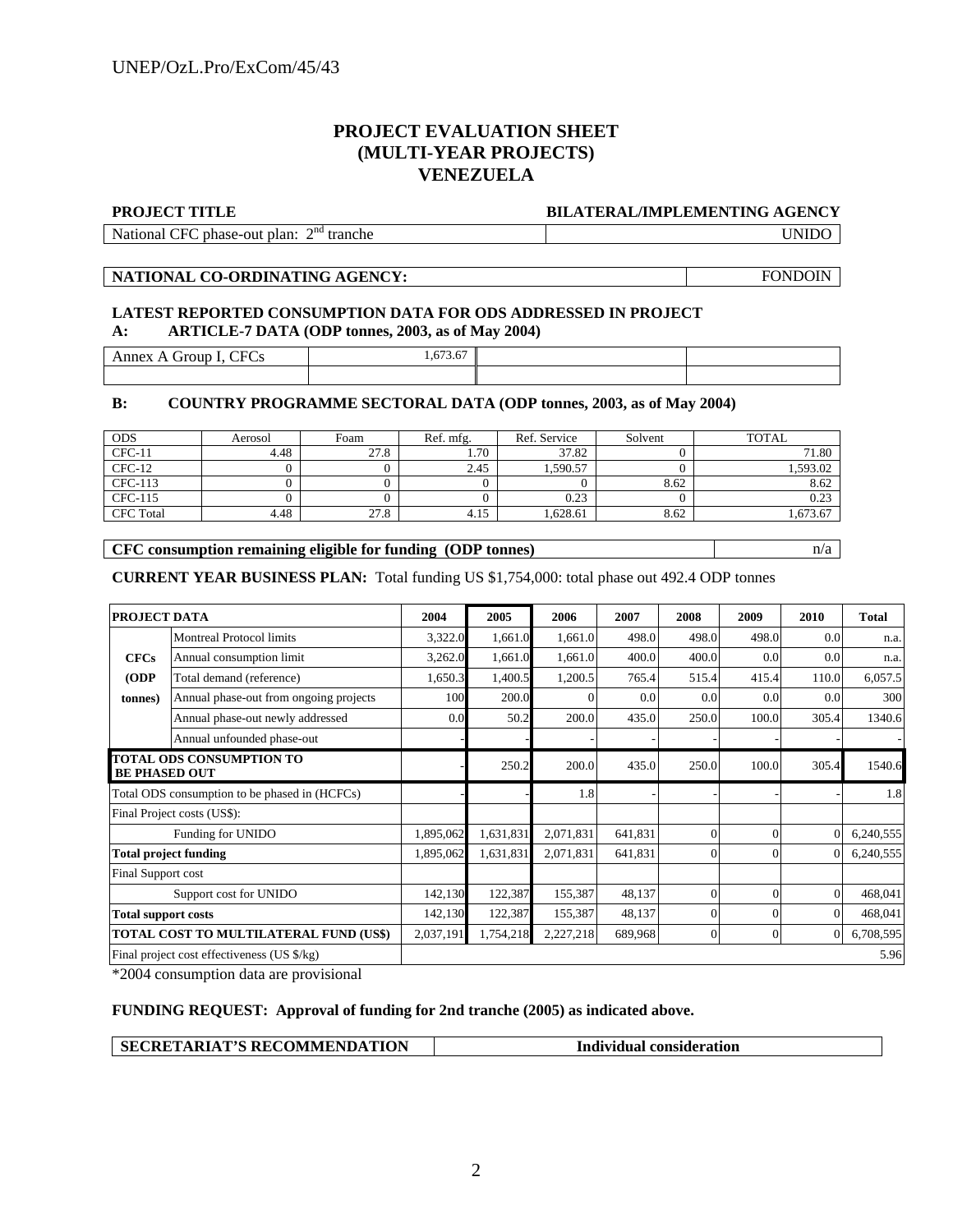# **PROJECT DESCRIPTION**

1. On behalf of the Government of Venezuela, UNIDO has submitted to the  $45<sup>th</sup>$  Meeting of the Executive Committee a request for the second tranche of the National CFC phase-out plan for Venezuela. The request was accompanied by a two-part document, with the sub-titles "Chapter 1: Achievement first tranche" and "Chapter 2: Annual Implementation Programme; Second Tranche".

2. The Agreement for the National CFC phase-out plan for Venezuela was originally approved at the  $42<sup>nd</sup>$  Meeting of the Executive Committee in 2004, with an associated level of funding of US \$6,240,555. Through this Plan, the Government of Venezuela intended to achieve a phase out of its CFC consumption originally from 1,673.67 ODP tonnes to 1,661 ODP tonnes in 2005 and 2006, 400 ODP tonnes in 2007 and 2008 and a complete phase out by the end of 2008.

3. The Agreement between the Executive Committee and Venezuela foresees that the Executive Committee will not provide the funding in accordance with the Funding Approval Schedule unless the Country satisfies the following conditions:

- (a) That the country has met the target for the applicable year;
- (b) That the meeting of the target has been independently verified;
- (c) That the country has substantially completed all actions set out in the last Annual Implementation Programme; and
- (d) That the country has submitted and received endorsement from the Executive Committee for an annual implementation programme in respect of the year for which funding is being requested.

4. UNIDO reported preliminary data for the consumption in 2004, which was well below the maximum allowable consumption for that year. UNIDO informed the Secretariat that because the submission deadline was early February 2005, it was not possible to submit a verification audit.

5. UNIDO reported about the progress in implementation of the 2004 Annual Implementation Programme. The comparison between the planned activities in the last annual implementation programme approved in 2004 and the activities carried out shows significant discrepancies. The training programmes for refrigeration technicians and the supplementary national refrigerant recovery and recycling project planned for 2004 have not yet started implementation; presently, surveys are being conducted as part of another activity. The activities planned for 2004 had associated expenditures of US \$1,895,062, of which US \$652,644 (34.4%) were actually obligated or spent in 2004.

6. UNIDO included an annual implementation programme for 2005 with the submission of the funding request for the  $2<sup>nd</sup>$  tranche of the National CFC phase-out plan for Venezuela. The annual implementation programme submitted by UNIDO on behalf of Venezuela follows, in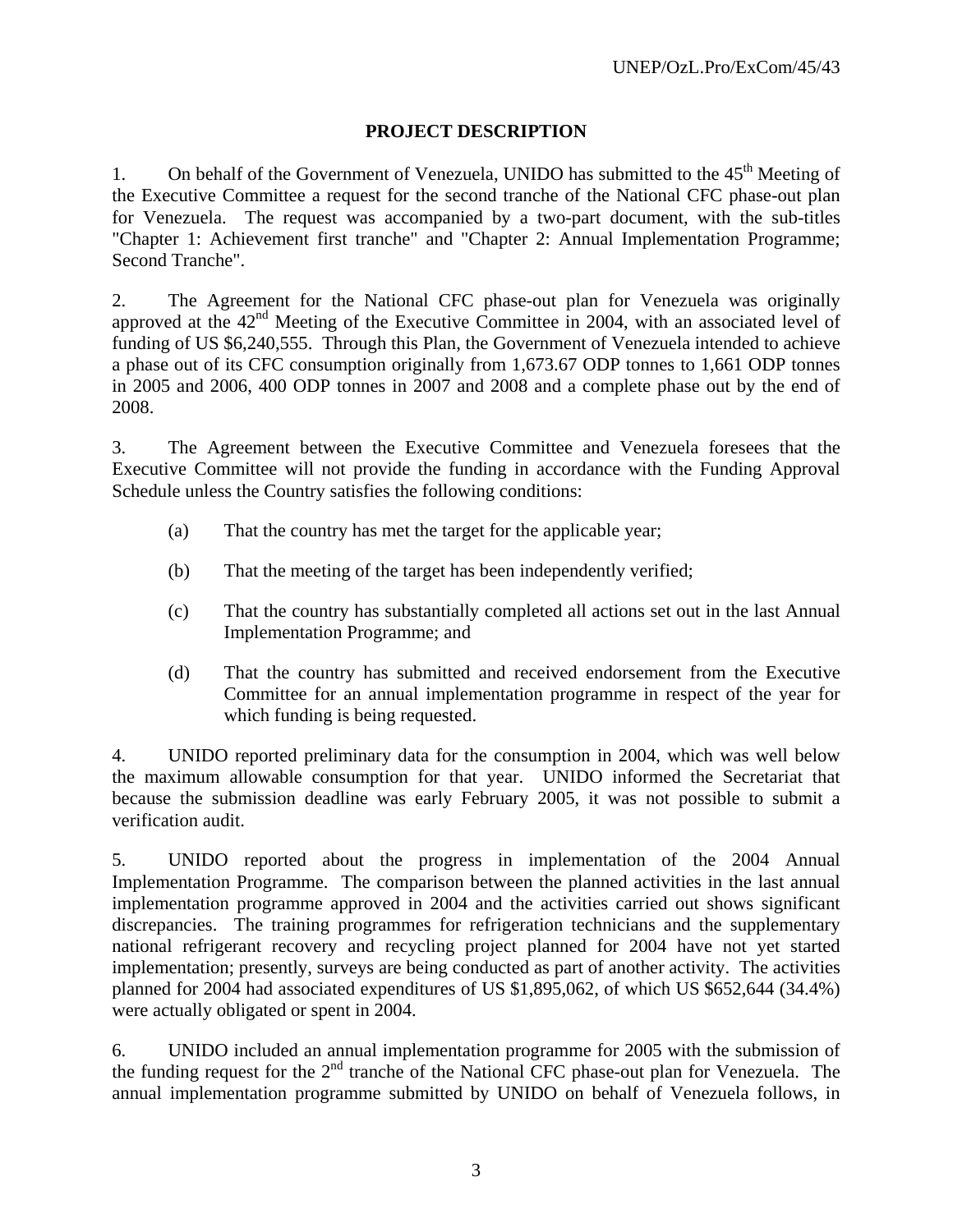principle, the format provided in the agreement between Venezuela and the Executive Committee. Of the US \$1,631,831 foreseen for the 2005 programme, US \$1,460,000 (89.5%) are planned for a supplementary national refrigerant recovery and recycling project, the 2005 activities being a continuation of the 2004 programme. In 2004, the funding foreseen for this activity was US \$867,100, of which there were no disbursements. The total funding projected for this particular activity in 2004 and 2005 amounts to 37.3% of the total funds approved in principle for the National Plan. While the annual plan specifies activities and associated funding, chapter 1 "Achievement first tranche" specifies that the needs are only currently being assessed.

## **SECRETARIAT'S COMMENTS AND RECOMMENDATION**

## **COMMENTS**

7. At the time of writing this document, three of the four preconditions for approval of annual tranches as cited in paragraph 3 above are not considered as fulfilled, namely, the condition of verification, the implementation of the previous year's annual programme, and the presentation of an approvable annual implementation programme for the current year. The issues related to those conditions which have not been met are being examined in the following paragraphs:

- (a) *Verification of consumption:* The verification of consumption targets requires, in the case of Venezuela as a CFC producing country, the verification of production, imports and exports. UNIDO, being also responsible for the production sector project in Venezuela, was so far also unable to submit a verification of the 2004 production figures.
- (b) *Implementation of the previous year's annual programme:* The low disbursements of the 2004 annual implementation programme, as well as the content of the reporting, indicates that the country has not substantially completed all actions as required. In the extended desk study on the evaluation of national phase-out plans, the senior evaluation officer points out that "disbursement is and should be tied to meaningful activities indicated in annual programmes, and the frontloading of most agreements should not result in a rush of spending for insufficiently prepared equipment intensive activities." The Secretariat would like to point out that the decision of Venezuela and UNIDO to consider carefully and proceed slowly with spending the funds for CFC phase out is, in the situation of Venezuela, likely to be the most appropriate way forward.
- (c) *Approval-ready annual implementation programme for the current year:* The annual implementation programme for 2005 does not take into account the funding carried over from the first tranche, and consists of activities based on obsolete information, since the actual survey is presently ongoing.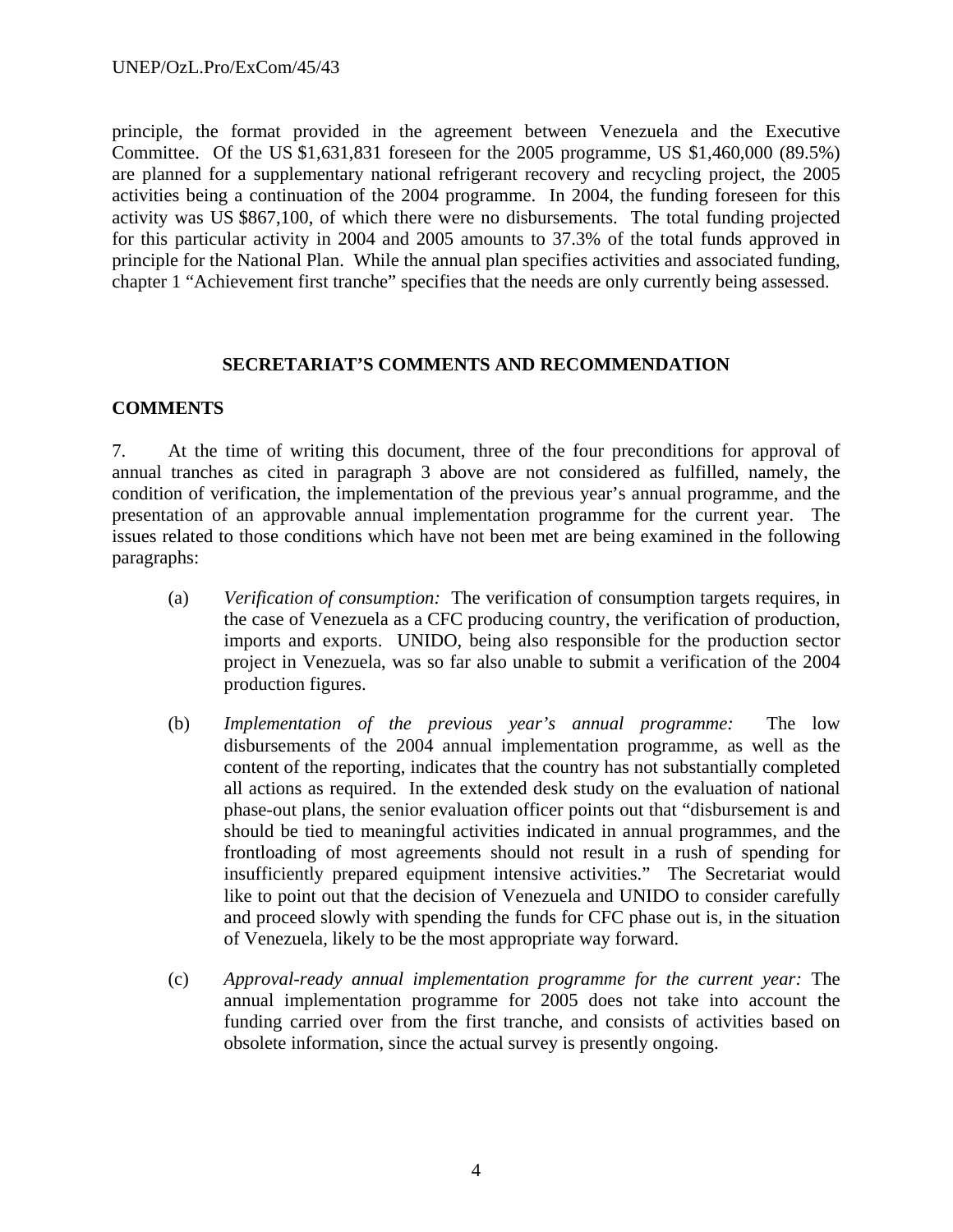8. In light of the US \$1,242,418 funding remaining in UNIDO's accounts related to last year's tranche, equalling 65.6% of the original funding, the Secretariat believes that no funding should be disbursed by UNIDO before a sufficient annual implementation programme has been submitted.

## **RECOMMENDATION**

9. In light of the explanations above, the Executive Committee might wish to consider deferring consideration of the request for the 2005 tranche of the National CFC phase-out plan for Venezuela, until the conditions specified in the Agreement between Venezuela and the Executive Committee have been met.

10. Alternatively, the Executive Committee might wish to consider:

- (a) noting with appreciation that Venezuela has reported that the actual consumption in the country was substantially lower than the 3,262 ODP tonnes defined as maximum allowable consumption for 2004 in the agreement;
- (b) agreeing to a level of funding of US \$1,631,831 plus US \$122,387 in support cost for UNIDO for the second tranche of the National CFC phase-out plan for Venezuela;
- (c) noting that disbursement of the funding approved for UNIDO under subparagraph (b) above should not commence until agreement between the Secretariat and UNIDO has been reached that the following conditions are being met:
	- (i) Verification of the 2004 consumption and related annual phase out has been completed through the provision of an appropriate verification report; and
	- (ii) Submission of a satisfactory Annual Implementation Programme for 2005, taking into account the funding carried over from the first tranche, including a detailed description of responsibilities of the different stakeholders in the implementation as well as a detailed list of activities.
- (d) requesting the Secretariat to inform the Executive Committee about the progress achieved at its  $46<sup>th</sup>$  Meeting as part of the report on implementation of approved projects with specific reporting requirements.

- - - -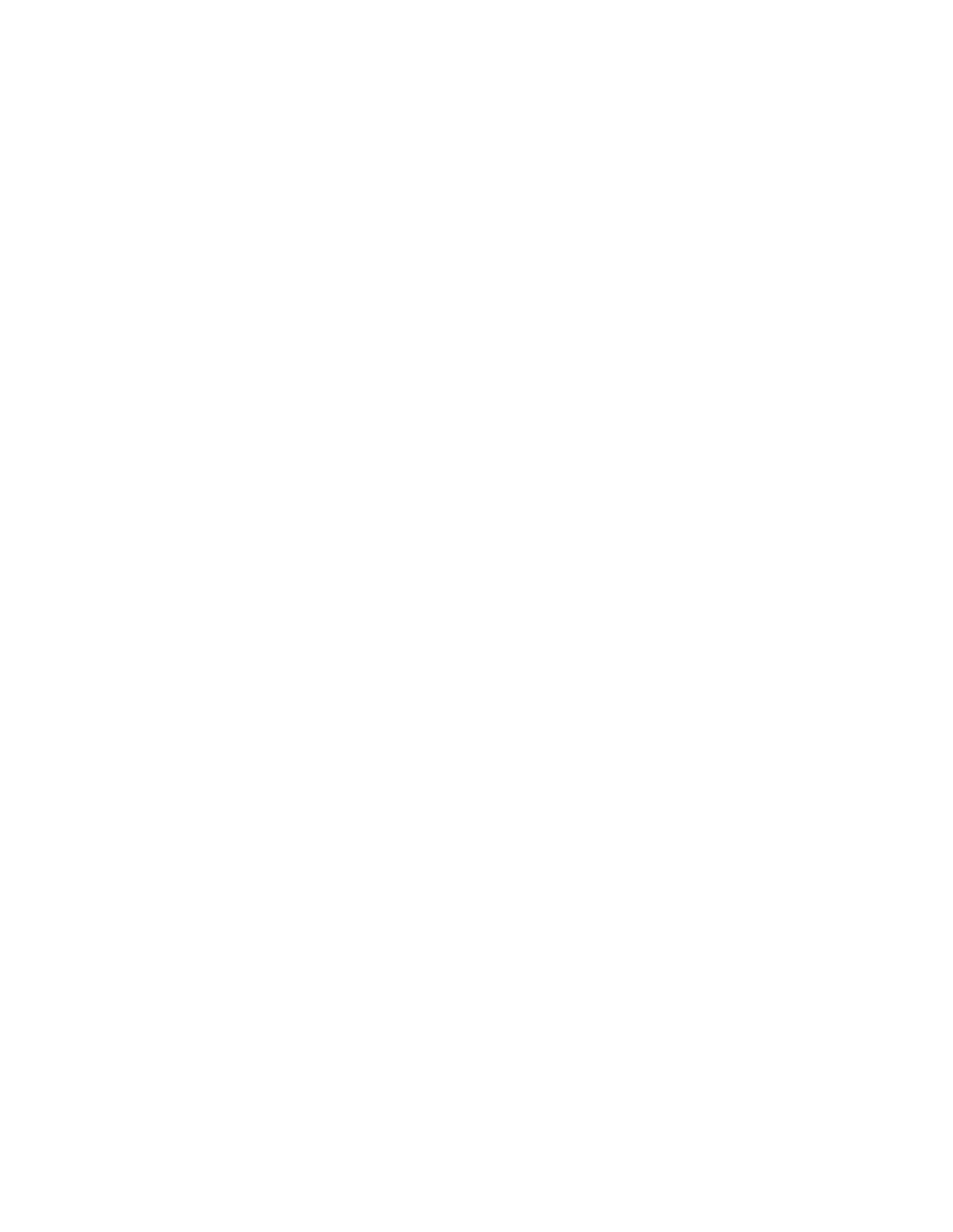#### **PROJECT COVER SHEET – MULTI-YEAR PROJECTS**

#### **COUNTRY:** Venezuela

#### **PROJECT TITLE IMPLEMENTING AGENCY**

National CFC phase-out plan for Venezuela,  $2<sup>nd</sup>$  Tranche UNIDO

### **NATIONAL COORDINATING AGENCY:**

#### **LATEST REPORTED CONSUMPTION DATA FOR ODS ADDRESSED IN PROJECT A: ARTICLE-7 DATA (ODP tonnes, 2003, AS OF MAY 2004)**  Annex A Group I, CFCs 1,673.67

| B: COUNTRY PROGRAMME SECTORAL DATA (ODP tonnes, 2003, AS OF MAY 2004) |         |      |           |              |         |              |
|-----------------------------------------------------------------------|---------|------|-----------|--------------|---------|--------------|
| <b>ODS</b>                                                            | Aerosol | Foam | Ref. mfg. | Ref. Service | Solvent | <b>TOTAL</b> |
| $CFC-11$                                                              | 4.48    | 27.8 | 1.70      | 37.82        |         | 71.80        |
| $CFC-12$                                                              |         |      | 2.45      | 1.590.57     |         | 1,593.02     |
| CFC-113                                                               |         |      |           |              | 8.62    | 8.62         |
| CFC-115                                                               |         |      |           | 0.23         |         | 0.23         |
| <b>CFC</b> Total                                                      | 4.48    | 27.8 | 4.15      | 1.628.61     | 8.62    | 1,673.67     |

CFC Consumption remaining eligible for funding (ODP tonnes) n.a.

#### **CURRENT YEAR BUSINESS PLAN**: Total funding \$1,754,000: Total phase-out, 492.4 ODP tonnes

FONDOIN

| PROJECT DATA                                            |                                               | 2004      | 2005      | 2006      | 2007    | 2008             | 2009  | 2010  |
|---------------------------------------------------------|-----------------------------------------------|-----------|-----------|-----------|---------|------------------|-------|-------|
|                                                         | <b>Montreal Protocol limits</b>               | 3,322.0   | 1,661.0   | 1,661.0   | 498.0   | 498.0            | 498.0 | 0.0   |
| <b>CFCs</b>                                             | Annual consumption limit                      | 3,262.0   | 1,661.0   | 1,661.0   | 400.0   | 400.0            | 0.0   | 0.0   |
| (ODP                                                    | Total demand (reference)                      | 1,650.3   | 1,400.5   | 1,200.5   | 765.4   | 515.4            | 415.4 | 110.0 |
| (tonnes)                                                | Annual phase-out from ongoing projects        | 100       | 200.0     |           | 0.0     | 0.0 <sub>l</sub> | 0.0   | 0.0   |
|                                                         | Annual phase-out newly addressed              | 0.0       | 50.2      | 200.0     | 435.0   | 250.0            | 100.0 | 305.4 |
|                                                         | Annual unfounded phase-out                    |           |           |           |         |                  |       |       |
| <b>TOTAL ODS CONSUMPTION TO</b><br><b>BE PHASED OUT</b> |                                               |           | 250.2     | 200.0     | 435.0   | 250.0            | 100.0 | 305.4 |
|                                                         | Total ODS consumption to be phased in (HCFCs) |           |           | 1.8       |         |                  |       |       |
| Project costs (US\$):                                   |                                               |           |           |           |         |                  |       |       |
|                                                         | Funding for UNIDO                             | 1,895,062 | 1,631,831 | 2,071,831 | 641,831 |                  |       |       |
|                                                         | <b>Total project funding</b>                  | 1,895,062 | 1,631,831 | 2,071,831 | 641,831 |                  |       |       |
| Support cost                                            |                                               |           |           |           |         |                  |       |       |
| Support cost for UNIDO                                  |                                               | 142,130   | 122,387   | 155,387   | 48,137  |                  |       |       |
| <b>Total support costs</b>                              |                                               | 142,130   | 122,387   | 155,387   | 48,137  |                  |       |       |
| (US\$)                                                  | TOTAL COST TO MULTILATERAL FUND               | 2,037,191 | 1,754,218 | 2,227,218 | 689,968 |                  |       |       |

\* 2004 Consumption data are provisional

Project cost effectiveness (US\$/kg ODP) 5.96

**FUNDING REQUEST:** Approval of funding for  $2<sup>nd</sup>$  tranche (2005) as indicated above.

**Reviewed by:** n.a. **Date:** n.a.

**Prepared by:** FONDOIN / UNIDO **Date:** 7 February 2005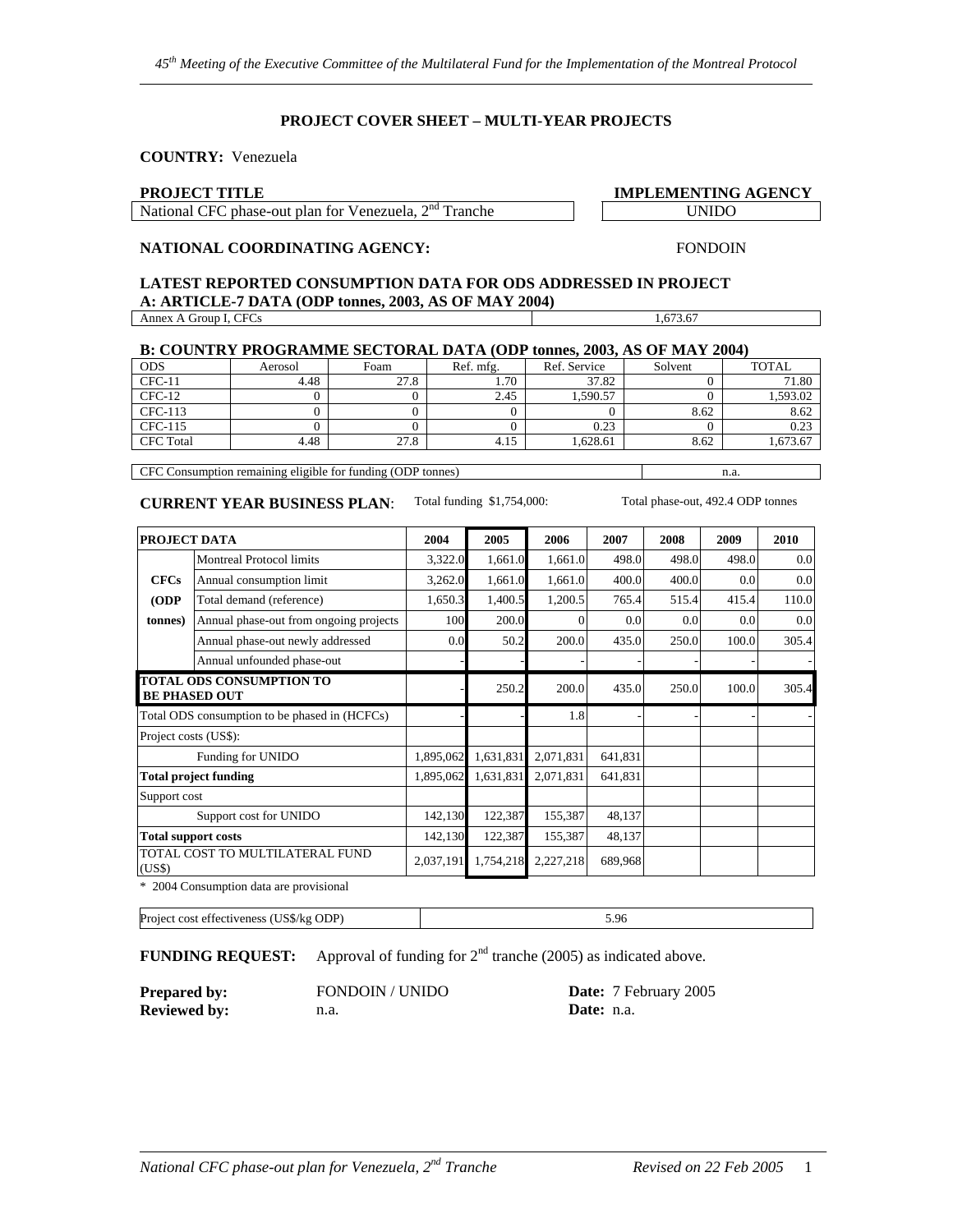## **CHAPTER 1. ACHIEVEMENT; FIRST TRANCHE**

## **1. Preface**

National CFC phase-out plan (NPP) for Venezuela was approved in April 2004 at the 42nd Meeting of Executive Committee of the Multilateral Fund for the implementation of the Montreal Protocol. The implementation of the project has started in May 2004 through intimate discussion between the NOU in FONDOIN and UNIDO to determine the implementation modality of this complicated project involving a number of different types of activities and stakeholders. Major achievement for project implementation during May 2004 – January 2005 is described in this Chapter.

## **2. Targets**

| Target achieved,                                           | 2.859 ODP tonnes $*$ | Target set in    | 3.262 ODP tonnes |
|------------------------------------------------------------|----------------------|------------------|------------------|
| 2004:                                                      |                      | Agreement, 2004: |                  |
| $\sim$ $\sim$ $\sim$ $\sim$ $\sim$<br>$c \wedge \neg \neg$ | $\sim$ $\sim$ $\sim$ |                  |                  |

| <b>Indicators</b> |               | <b>Preceding</b><br>Year, 2003 | Year of Plan,<br>2004           | <b>Reduction</b><br>(Increase)            |         |
|-------------------|---------------|--------------------------------|---------------------------------|-------------------------------------------|---------|
|                   |               | Actual $^{1}$                  | Actual $^{1)}$<br>(provisional) | Reference<br>Annual program <sup>2)</sup> | Actual  |
| Supply of ODS by  | Import        | 79                             | 40.2                            | 40                                        | 39      |
|                   | Production    | $1,309^{3}$                    | $2,818.8^{4}$                   | 3.222                                     | (1,510) |
|                   | Total $(1)$   | 1,389                          | 2,859.0                         | 3,262                                     | (1,470) |
|                   |               |                                |                                 |                                           |         |
| Demand of ODS     | Manufacturing | 45                             | 10.4                            | 203                                       |         |
|                   | Servicing     | 1,629                          | Under compilation               | 1,449                                     |         |
|                   | Stockpiling   | $-285$                         | Under compilation               | 1,612                                     |         |
|                   | Total $(2)$   | 1,389                          | 2,859.0                         | 3,262                                     | (1,470) |

\* Provisional data as of 22 February 2005

1) Actual data reported to the Ozone Secretariat for 2003 and the provisional data for 2004 as of 22 February 2005.

2) Data used in the annual implementation programme, first tranche, as a reference.

3) Production (2,024.27 ODP tonnes) – Export (714.83 tonnes) as per reported to the Ozone Secretariat.

4) Provisional data: Production (3,564.7 ODP tonnes) – Export (746.0 ODP tonnes).

In accordance with the Article 7 in the Montreal Protocol, FONDOIN is in the process to compile the statistical data on the production, imports and exports of CFCs for 2004. The official statistical data will be reported to the Ozone Secretariat as per the normal process and time schedule for reporting. Therefore, the CFC consumption data available at the moment is only provisional. Nevertheless, the data in the above table demonstrate that Venezuela fulfilled the year 2004 requirement of the Agreement for the maximum allowable CFC consumption level defined in Article 1 of the Montreal Protocol, i.e., consumption = production + import - export.<sup>1</sup>

The CFC supply amount by domestic production was lower than that predicted in the annual implementation program by about  $400$  ODP tonnes<sup>2</sup>, while the imported amount was same as

| <sup>1</sup> Provisional CFC data for 2004 (as of 22 February 2005) are in the table below, - |
|-----------------------------------------------------------------------------------------------|

| Tro risional et e auta for 2004 (as of 22 February 2005) are in the table below, |        |          |             |  |  |  |
|----------------------------------------------------------------------------------|--------|----------|-------------|--|--|--|
|                                                                                  | CFC-11 | $CFC-12$ | <b>CFCs</b> |  |  |  |
| Production                                                                       | 288.6  | 3.276.1  | 3.564.7     |  |  |  |
| <b>Exports</b>                                                                   | 132.1  | 613.9    | 746.0       |  |  |  |
| Imports                                                                          | -      | 40.18    | 40.18       |  |  |  |
| Consultation                                                                     | 156.5  | 2.702.4  | 2.859.0     |  |  |  |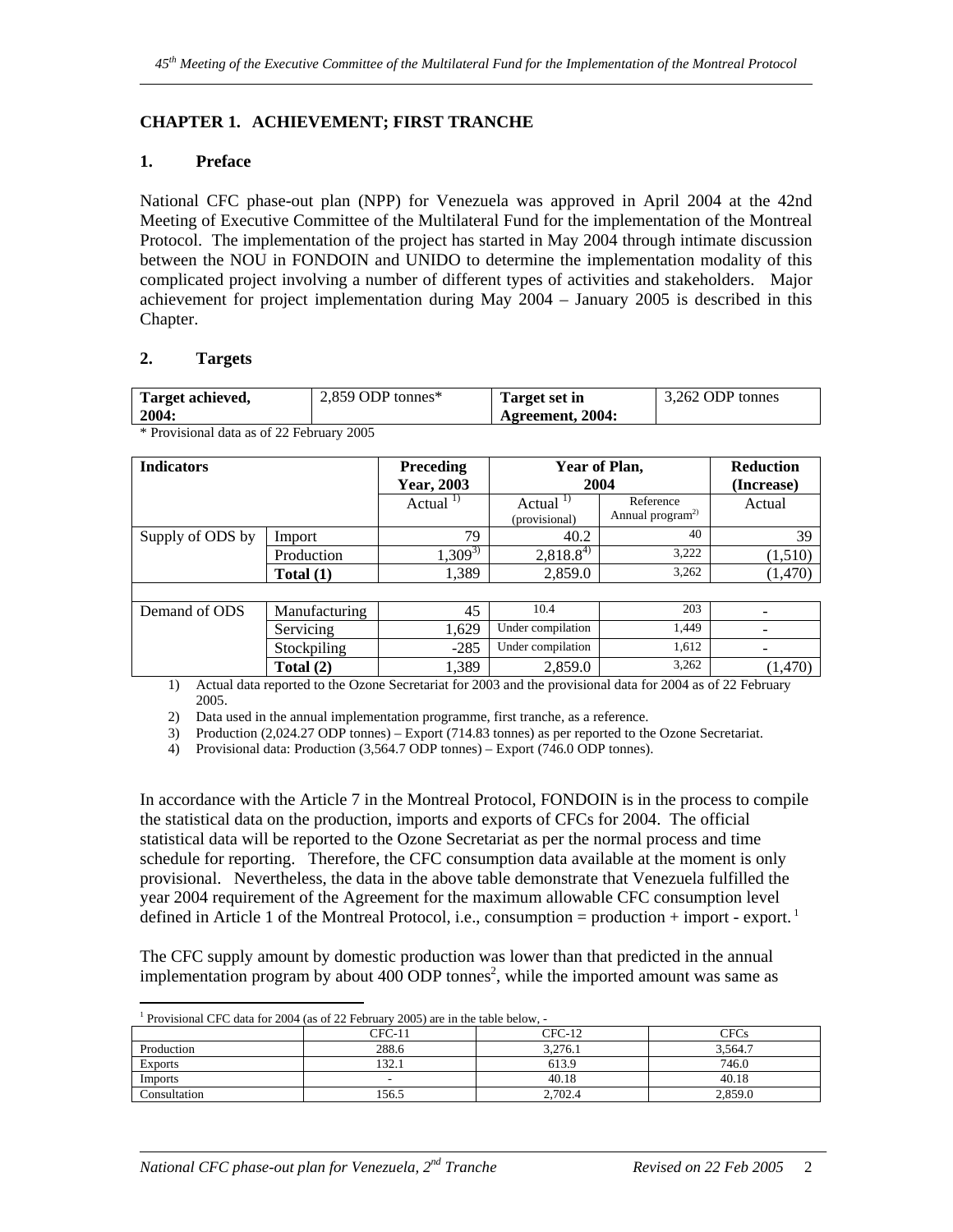predicted. Thus, the total supply and the consumption of new CFCs to/in the domestic market amounted to only 2,859 ODP tonnes, less than the annual consumption limit, 3,262 ODP tonnes under the Agreement for 2004 by about 400 ODP tonnes.

## **3. Industry Action**

| <b>Sector</b>        | AP <sup>1</sup> | <b>Reference</b><br>Consumption<br>in 2003<br>Secr. $2$ | Consump<br>tion<br>Year of<br>$Plan^{3)}$<br>(2004) | Reductio<br>n within<br><b>Year of</b><br>Plan<br>$(2003)$ -<br>(2004) | <b>Number</b><br>of<br><b>Projects</b><br>Complete<br>d | <b>Number</b><br>of<br><b>Servicing</b><br><b>Related</b><br><b>Activities</b> | <b>ODS</b><br><b>Phase-</b><br>Out (in<br><b>ODP</b><br>tonnes |
|----------------------|-----------------|---------------------------------------------------------|-----------------------------------------------------|------------------------------------------------------------------------|---------------------------------------------------------|--------------------------------------------------------------------------------|----------------------------------------------------------------|
| <b>MANUFACTURING</b> |                 |                                                         |                                                     |                                                                        |                                                         |                                                                                |                                                                |
| Aerosol              | 16              | 4.48                                                    | $\mathbf{0}$                                        | $\Omega$                                                               | $\boldsymbol{0}$                                        |                                                                                | $\mathbf{0}$                                                   |
| Foam                 | 286             | 27.8                                                    | $\Omega$                                            | 27.8                                                                   | 3                                                       |                                                                                | 27.8                                                           |
| Refrigeration        | 50              | 4.15                                                    | 10.4                                                | (6.3)                                                                  | $\boldsymbol{0}$                                        |                                                                                | (6.3)                                                          |
| Solvents             |                 | 8.62                                                    |                                                     |                                                                        |                                                         |                                                                                |                                                                |
| Other                |                 |                                                         |                                                     |                                                                        |                                                         |                                                                                |                                                                |
| <b>Total</b>         | 352             | 45.06                                                   | 10.4                                                | 21.5                                                                   | 3                                                       |                                                                                | 21.5                                                           |
| <b>SERVICING</b>     |                 |                                                         |                                                     |                                                                        |                                                         |                                                                                |                                                                |
| Refrigeration        | 1,680           | 1,628.6                                                 | Under<br>compilation                                | To be<br>determined                                                    | $\Omega$                                                | 3                                                                              | To be<br>determined                                            |
| <b>Total</b>         | 1,680           | 1,628.6                                                 | Under<br>compilation                                | To be<br>determined                                                    | $\Omega$                                                | 3                                                                              | To be<br>determined                                            |
| <b>GRAND TOTAL</b>   | 2,032           | 1.673.7                                                 | Under<br>compilation                                | To be<br>determined                                                    | 3                                                       | 3                                                                              | To be<br>determined                                            |

1) Data used in the annual implementation programme 2004.

2) Data reported to the Ozone Secretariat and the Fund Secretariat.

3) Provisional data as of 22 February 2005.

.

 $\frac{1}{2}$ <sup>2</sup> NB: The absolute provisional CFC production amount was lower than the newly agreed production limit, 4,400 ODP tonnes for the year 2004.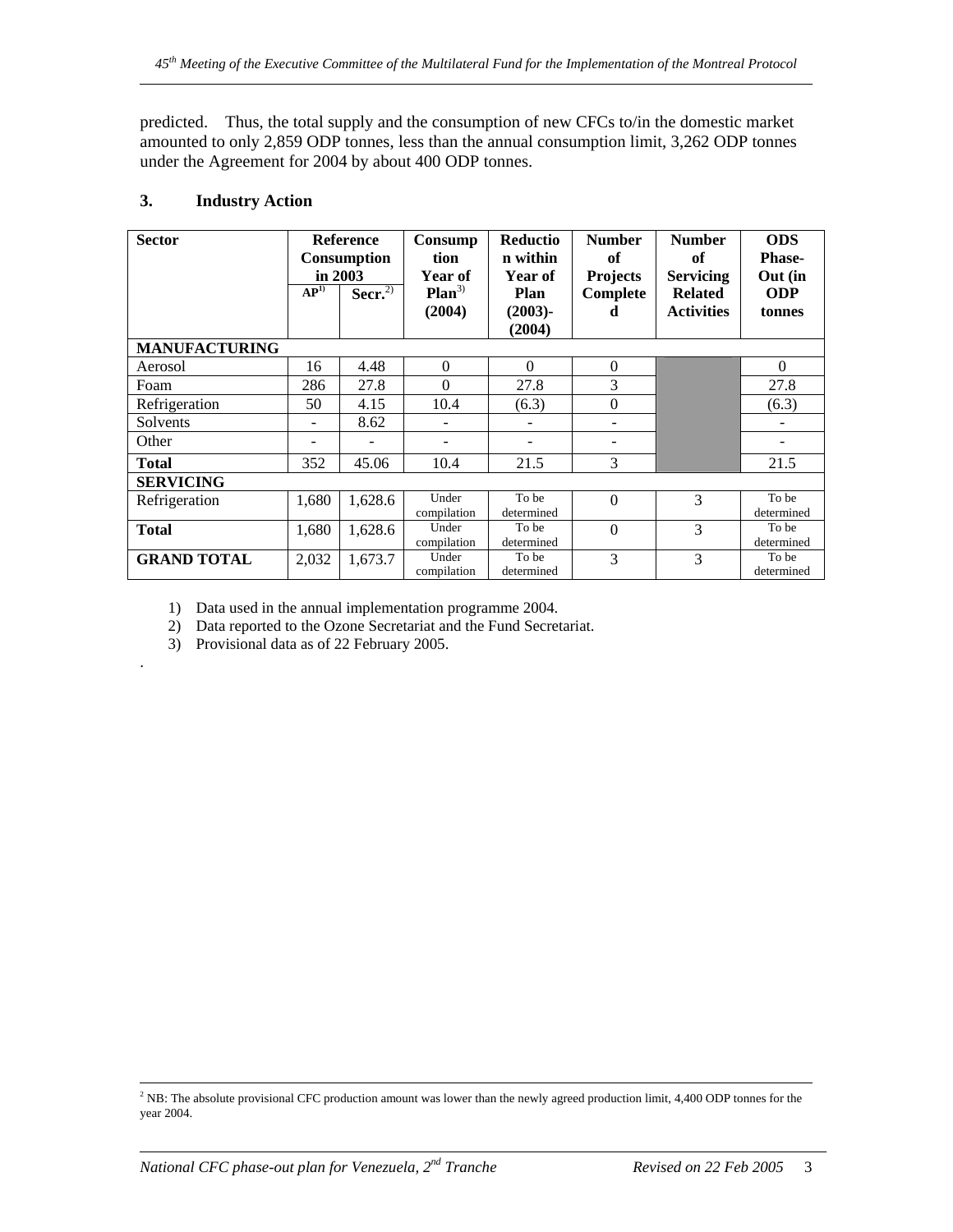## Total consumption

The Article 7 CFC consumption amount reported to the Ozone Secretariat is 1,673.7 ODP tonnes for 2003 (the estimated CFC consumption in 2003 was 2,032 ODP tonnes at the time of submission of the national phase-out plan). Provisional data for the actual total consumption in 2004 including the stockpile are 2,859 ODP tonnes.

## Sector trend

The sector breakdown of the CFC consumption is being compiled at this moment. However, following salient industrial trend was observed for each consumption sector in terms of CFC demand in 2004.

Aerosol sector – It has been ensured that the CFC demand in the aerosol sector is being phasedout without substantial investment assistance under the NPP. As a matter of fact, the actual consumption in 2003 was 4.8 ODP tonnes; 8.6 ODP tonnes of CFC were used for the solvent for aerosol formulations. The actual demand in 2004 would be lower than 16 ODP tonnes which was predicted in the annual implementation programme for 2004.

Foam sector – The 2003 actual CFC consumption in the foam sector was far lower than predicted, presumably due to the market situation as well as progress of on-going projects. Likewise the aerosol sector, the 2004 actual consumption would be much lower than that predicted in the annual implementation programme.

Refrigeration manufacturing sector – There is the same trend in this sector as in the foam sector. The actual 2004 consumption would be quite limited, and the remaining consumption would be further reduced with the measures taken for the manufacturing sectors in the  $1<sup>st</sup>$  tranche of the NPP.

Refrigeration service sector – According to the above analysis, the major consumption of CFCs is for servicing refrigeration equipment. The 2004 service consumption would be not much reduced from 2003. This sector remains to be the major objective for a series of counter measures under the NPP.

## **4. Technical Assistance Activities**

## **4.1. Achievement of activities listed in the annual implementation programme**

| a) | Proposed Activity: | Workshop(s) and investment assistance for CFC user industry<br>in aerosol sector |
|----|--------------------|----------------------------------------------------------------------------------|
|    | Objective:         | Achieve final phase out of CFC use in the aerosol<br>manufacturing sector        |
|    | Target Group:      | Enterprises in the above sectors                                                 |
|    | Impact:            | Phase-out of 16 ODP tonnes of CFC in 2006                                        |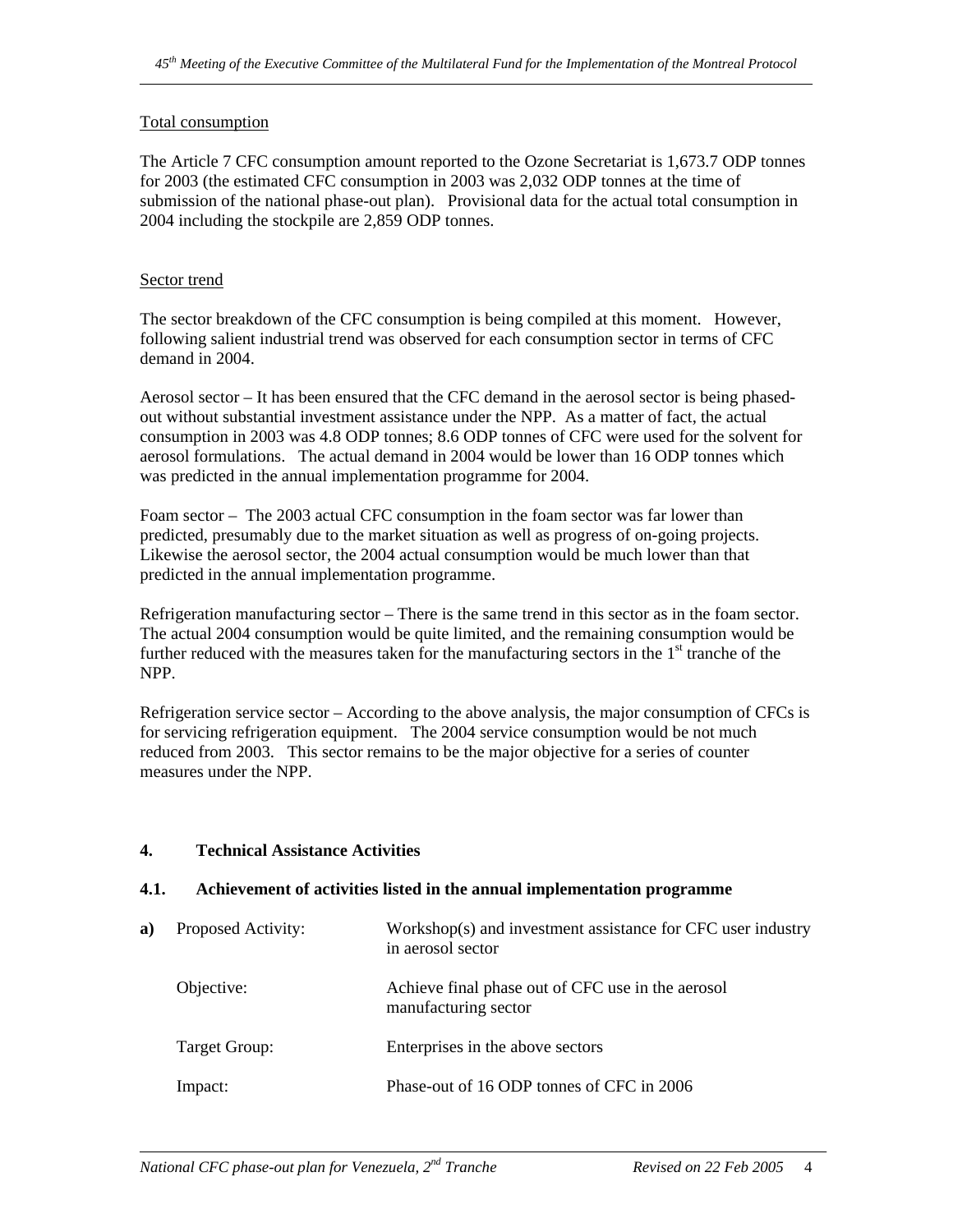|    | Achievement:       | Through intimate communication between the NOU and<br>industry, it has been ensured that the consumption in the<br>aerosol sector is being phased-out without substantial<br>investment assistance by the NPP.                                                                                                                                                     |  |  |  |
|----|--------------------|--------------------------------------------------------------------------------------------------------------------------------------------------------------------------------------------------------------------------------------------------------------------------------------------------------------------------------------------------------------------|--|--|--|
| b) | Proposed Activity: | Workshop(s) and investment assistance for CFC user industry<br>in refrigeration manufacturing sector                                                                                                                                                                                                                                                               |  |  |  |
|    | Objective:         | Achieve final phase-out of CFC use in the refrigeration<br>manufacturing sector                                                                                                                                                                                                                                                                                    |  |  |  |
|    | Target Group:      | Enterprises in the above sectors                                                                                                                                                                                                                                                                                                                                   |  |  |  |
|    | Impact:            | Phase-out of 25 ODP tonnes of CFC in 2006                                                                                                                                                                                                                                                                                                                          |  |  |  |
|    | Achievement:       | The relevant industry and enterprises were re-surveyed by the<br>regional consulting firm to ensure effectiveness of assistance<br>for the CFC phase-out in the refrigeration manufacturing<br>sector. The scope and specification of required equipment<br>was determined by FONDOIN and UNIDO. UNIDO<br>ordered the equipment through the international bidding. |  |  |  |
| c) | Proposed Activity: | Awareness campaign                                                                                                                                                                                                                                                                                                                                                 |  |  |  |
|    | Objective:         | Assist the phase-out of CFC use on national level                                                                                                                                                                                                                                                                                                                  |  |  |  |
|    | Target Group:      | Enterprises and general public in the country                                                                                                                                                                                                                                                                                                                      |  |  |  |
|    | Impact:            | Increased public awareness on importance of ozone layer<br>protection and its practical implications                                                                                                                                                                                                                                                               |  |  |  |
|    | Achievement:       | FONDOIN actively executed the awareness activity<br>throughout 2004 by preparing promotion CDs, publicizing<br>the Ozone matter in public media and organizing other related<br>activities.                                                                                                                                                                        |  |  |  |
| d) | Proposed Activity: | Training of national experts and key stakeholders of the<br>implementation of the NPP                                                                                                                                                                                                                                                                              |  |  |  |
|    | Objective:         | Strengthening of national capacity on project implementation<br>and phase-out programme                                                                                                                                                                                                                                                                            |  |  |  |
|    | Target Group:      | National experts, FONDOIN staff, and government officials                                                                                                                                                                                                                                                                                                          |  |  |  |
|    | Impact:            | Effective implementation of NPP                                                                                                                                                                                                                                                                                                                                    |  |  |  |
|    | Achievement:       | With UNIDO assistance, the selected FONDOIN staff and<br>national experts completed the fundamental training related to<br>the refrigerant management plan (RMP) in terms of<br>legislation in industrialized countries, latest information of<br>alternatives, and essential matters for good service practice as                                                 |  |  |  |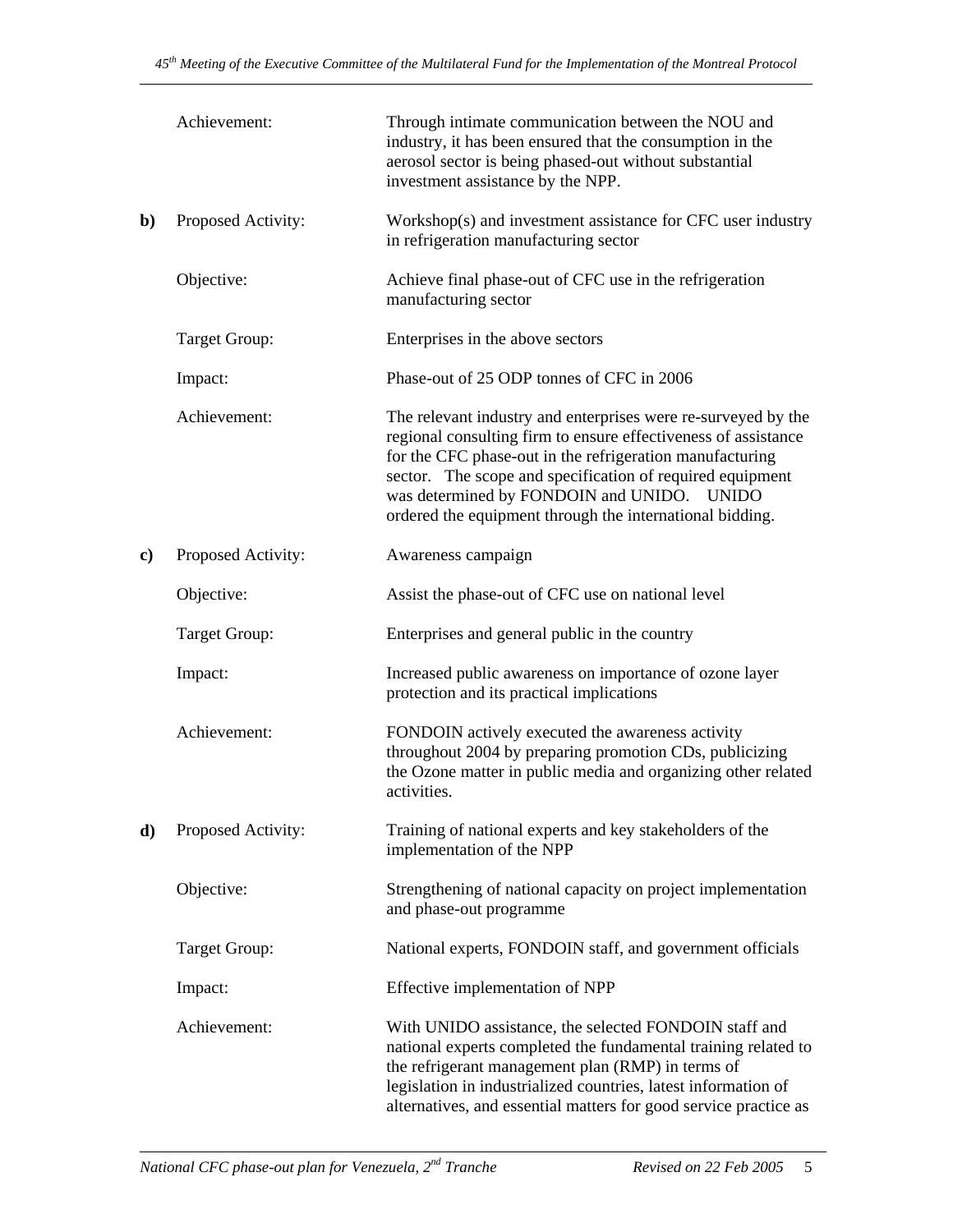|    |                    | well as the service and recovery equipment and technology.<br>After the fundamental training, the national core personnel<br>made a tour to Romania and Croatia to learn their experiences<br>with RMP. Right after this core personnel training event,<br>FONDOIN prepared the detailed plan of implementation of<br>NPP.                                                                                       |
|----|--------------------|------------------------------------------------------------------------------------------------------------------------------------------------------------------------------------------------------------------------------------------------------------------------------------------------------------------------------------------------------------------------------------------------------------------|
| e) | Proposed Activity: | Training programmes for the refrigeration service technicians                                                                                                                                                                                                                                                                                                                                                    |
|    | Objective:         | Improvement of technical skills, dissemination of information<br>on good practices in refrigeration servicing, awareness on<br>available alternative refrigerants                                                                                                                                                                                                                                                |
|    | Target Group:      | Refrigeration service technicians, training institutions                                                                                                                                                                                                                                                                                                                                                         |
|    | Impact:            | Increased CFC containment, strengthening of recovery,<br>recycling and reclamation system, reduction of CFC<br>refrigerant consumption in the service sector                                                                                                                                                                                                                                                     |
|    | Achievement:       | National expert was assigned by FONDOIN, who started<br>investigation of capable training institutes in Venezuela.<br>Fifteen institutes were selected as potential national training<br>centres under the NPP. Specification of training equipment<br>was determined and the international bidding is being started<br>to procure the training equipment to be provided to the<br>selected training institutes. |

## **4.2 Establishment of national project implementation structure**

Through the execution of activities described in the previous section, the national project implementation structure was established. As stated in the Agreement, the NOU in FONDOIN is the central coordination institute for the whole project. FONDOIN assigned several experienced staff as dedicated officers for the NPP implementation. Further, FONDOIN assigned several regional and national institutes for implementation of activities including, -

- Survey of manufacturing sectors,
- Survey of refrigeration service sector,
- Survey of the national training institutes to select training centres under the NPP,
- Preparation of national training manual for the service technicians,
- Assistance to determine the scope and specification of necessary equipment for both manufacturing and service sectors,

UNIDO contracted with FONDOIN for the execution of the project.

## **5. Manufacturing Sector Programme**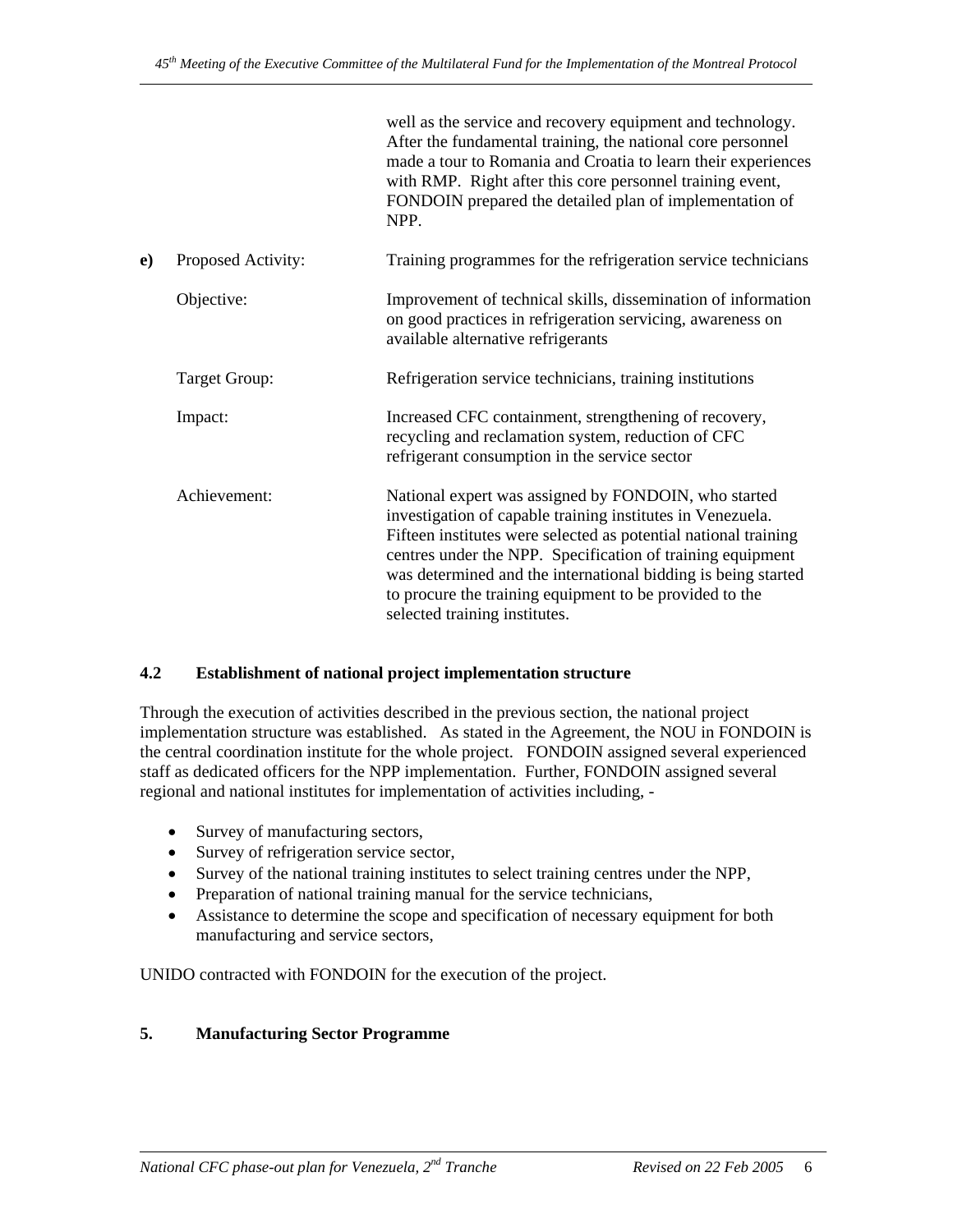All on-going projects have been completed except two enterprises under the umbrella project, and the CFC consumption in the sector was significantly reduced (even already in 2003, see the table below).

| <b>SECTOR</b>         | <b>PROJECT TITLE</b>                                                                                                                                                                                                                                            | <b>IMPACT</b><br><b>ODP</b> tonnes | <b>STATUS</b>                                                 | <b>IA</b>    |
|-----------------------|-----------------------------------------------------------------------------------------------------------------------------------------------------------------------------------------------------------------------------------------------------------------|------------------------------------|---------------------------------------------------------------|--------------|
| Foam<br>St/PE         | Phasing out CFC-12 at Fandec C.A. (EPSR Foam)                                                                                                                                                                                                                   | 45                                 | Completed                                                     | <b>UNIDO</b> |
| Foam<br>Rigid         | Phasing out CFC-11 with HCFC-141b at Friobox in the<br>production of rigid P.U. panels                                                                                                                                                                          | 16.5                               | Completed<br>In $2003$                                        | <b>UNIDO</b> |
| Foam<br>Rigid         | Phasing out CFC-11 with HCFC-141b at Nevecor in the<br>production of rigid P.U. panels                                                                                                                                                                          | 36.4                               | Completed                                                     | <b>UNIDO</b> |
| Foam<br>Rigid         | Phasing out CFC-11 by conversion to HCFC-141b as a<br>blowing agent in the manufacture of rigid polyurethane foams<br>(Umbrella No. 1) (Frimac, Frizer, El Control, Incumaca, Frive,<br>Lunger, Profibra, Recovenca, Refriven, Requiven, Tefiven and<br>Vanger) | 53.6<br>(original)<br>62.8)        | Completed                                                     | <b>UNIDO</b> |
| Foam<br>Integral skin | Phasing out CFC-11 by conversion to water system as a<br>blowing agent in the manufacture of flexible polyurethane foams<br>at Manufacturas Enveta, C.A. Cumana                                                                                                 | 32                                 | Completed                                                     | <b>UNIDO</b> |
| Foam<br>Rigid         | Phasing out CFC-11 by conversion to HCFC-141b as a<br>blowing agent in the manufacture of rigid polyurethane foams<br>(umbrella project No. 2)                                                                                                                  | 135.5                              | Completed                                                     | <b>UNIDO</b> |
| Refrigeration         | Phasing out CFC-12 with HFC-134a and CFC-11 with<br>HCFC-141b at 7 commercial refrigeration companies (Vikingo,<br>Eterna, Indarelca, J.R. Refrigeración, Inelmem, Couttenye and<br>Refrinaza)                                                                  | 32.3                               | Commissioned<br>except J.R.<br>Refrigeration<br>and Couttenye | <b>UNIDO</b> |

The specification of necessary equipment to phase-out CFC in the remaining foam and refrigeration enterprise was determined through the extensive investigation of the relevant industry. UNIDO ordered the equipment through the international bidding.

## **6. Service Sector Programme**

## 6.1. Review of the original recovery and reclamation project

As an important project activity to ensure the effective linkage between "the recovery and reclamation of refrigerants project" (the original R&R project, VEN/REF/22/TAS/58) and the present NPP, FONDOIN investigated comprehensively the status of the equipment provided under the original R&R project. The following is the result of the investigation of the equipment, which provides the basis for the determination of the specification of additionally required equipment (or parts to fix the broken machines) for the establishment of the efficient national scheme of the refrigerant recovery and recycling.

- Number of recovery machines provided to the country under the original R&R project: 471 units
- Number of distributed recovery machines during 1999 2003: 200 units
- Number of distributed recovery machines in 2004: 189 units
- The total number of recovery machines distributed: 389 units (82.5 %)
- Number of recovery machines with drawback: 40 units

Some of recipients claimed that the capacity of the delivered recovery machine was not adequate for the recovery operation for big installations. This problem may be sorted out through the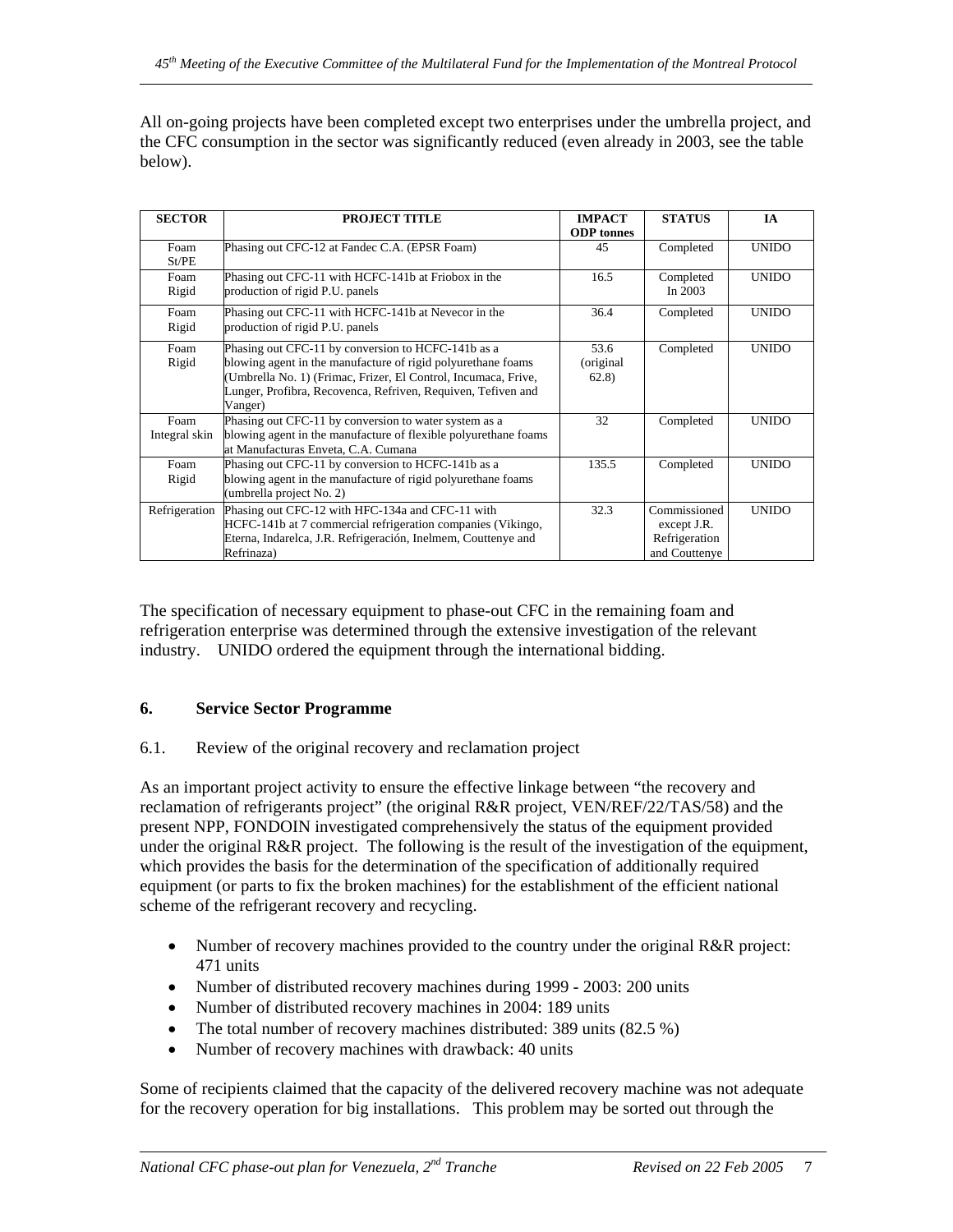training program for service technicians, since there are ways to increase the rate of recovery such as liquid transfer or even push-pull operation.

## 6.2. Re-survey of regional centres and service shops

FONDOIN has been conducting the re-survey with the assistance of the regional expert of the current situation of the refrigeration service industry and the eight regional centres established under the original R&R programme in order to ensure effectiveness of possible provision of service equipment and parts to fix the previously distributed equipment under the original R&R project. The final specification of additional equipment is expected to be ready by February 2005, so that international bidding will be started by March 2005 for the procurement of the equipment and parts.

## **7. Government Action**

## Highlights

The major significant achievement of the Government action is the approval and the publication of the Decree 3228 to control and reduce the production, consumption, imports and exports of ODSs. At present, Ministry of Environment, Custom Service and FONDOIN are preparing the brochure for the national campaign to promote and enforce the Decree 3228.

It is to be emphasized that after the satisfactory implementation of the customs training in 2004, there was no indication of illegal trade of CFC-11 and CFC-12 in the country.

| <b>Policy/Activity Planned</b>               | <b>Schedule of</b>      | <b>Assessment of</b> |
|----------------------------------------------|-------------------------|----------------------|
|                                              | Implementation          | Achievement          |
| 1) Coordinated program with Customs staff,   | From May 2004           | Achieved             |
| National Guard and Environment Ministry      | onward after finishing  | satisfactorily       |
| to monitor illegal imports of CFCs.          | the customs training    |                      |
|                                              | program                 |                      |
| Coordination with the ozone net in Latin     |                         |                      |
| America to collect and disseminate           |                         |                      |
| information on illegal imports into          |                         |                      |
| neighboring countries.                       |                         |                      |
|                                              |                         | Achieved             |
| Analysis of import licenses and CFC<br>2)    | From May 2004<br>onward |                      |
| sales of distributors to monitor consumption |                         | satisfactorily       |
| 3) Preparation of a videotape with the       | May 2004 onward         | Achieved             |
| University of Los Andes and "La Salle"       |                         | satisfactorily       |
| Foundation, addressed to the secondary       |                         |                      |
| students.                                    |                         |                      |
|                                              |                         |                      |
| Implementation of a training program with    |                         |                      |
| the Ministry of Education to improve         |                         |                      |
| awareness of students of the technological   |                         |                      |

Assessment of the achievements of activities listed in Annual Implementation Programme 2004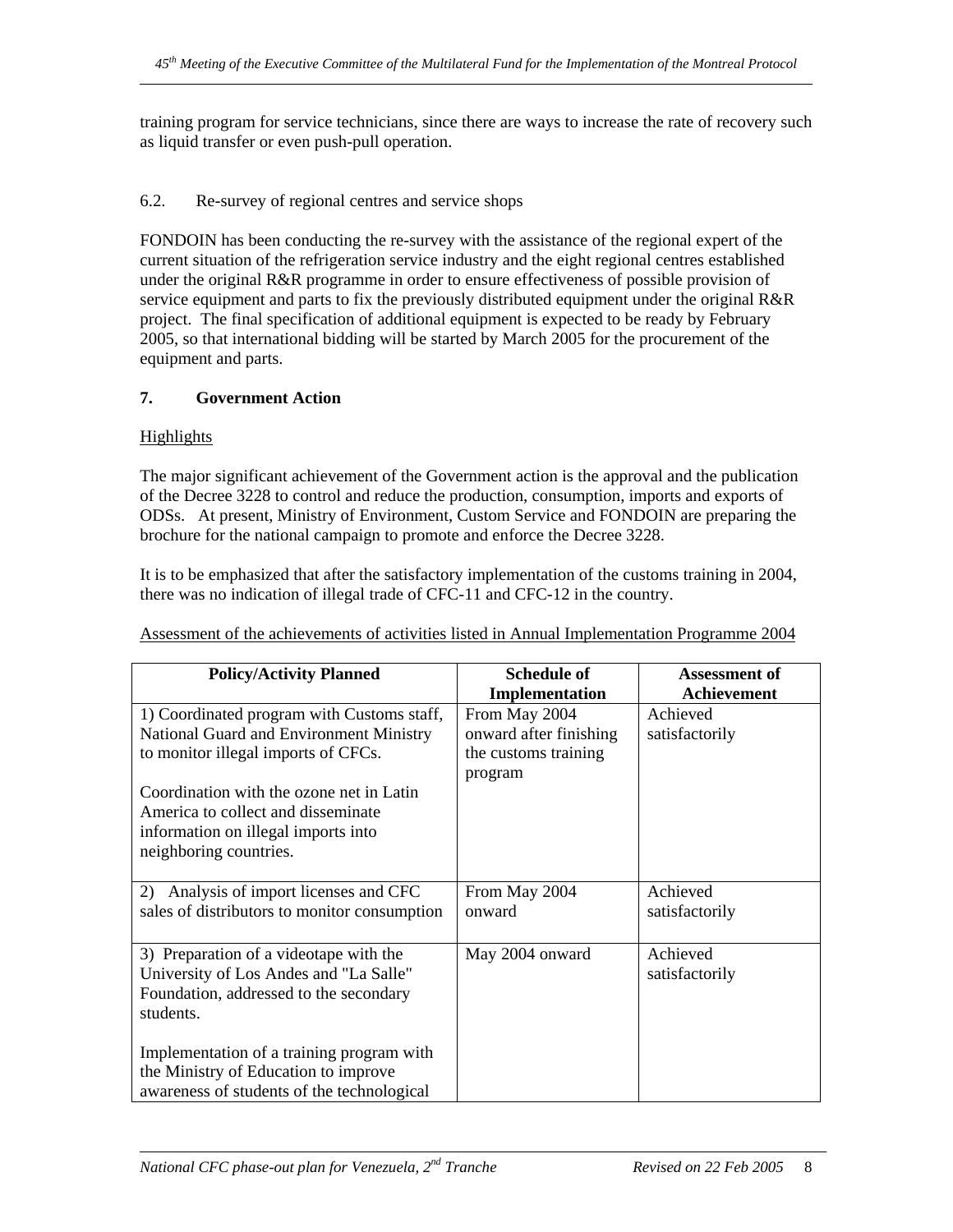| institutions dealing with refrigeration issues.<br>To approach the national TV Channels<br>requesting to broadcast programmes in<br>connection with the protection of the Ozone<br>layer.                                                                                                      |                       |  |
|------------------------------------------------------------------------------------------------------------------------------------------------------------------------------------------------------------------------------------------------------------------------------------------------|-----------------------|--|
| 4) To organize a workshop in cooperation<br>with the Cuban authorities to present the<br>Cuban program on the use of hydrocarbons<br>as refrigerants in domestic refrigeration and<br>in new equipment, with the aim of<br>implementing a similar program in<br>Venezuela if it is successful. | $May - December 2004$ |  |

## **8. Financial Status (as of January 2005)**

The table below compares the actual expenditure as of January 2005 and the planned expenditure in the annual implementation programme.

| <b>Activity</b>                                                                                     | <b>Planned</b><br><b>Expenditures</b><br>$(US \$ | <b>Actual</b><br><b>Expenditures</b><br>As of Jan. 2005<br>$(US \$ |
|-----------------------------------------------------------------------------------------------------|--------------------------------------------------|--------------------------------------------------------------------|
| a. Project management and technical assistance                                                      | 141,831                                          |                                                                    |
| b. Technical support component (aerosol and refrigeration<br>manufacturing, training and awareness) | 366,731                                          | 384,644*                                                           |
| c. Foam sector program                                                                              | 201,500                                          | 268,000                                                            |
| d. National project for training of service technicians                                             | 317,900                                          | $**$                                                               |
| e. Supplementary national refrigerant recovery and<br>recycling project                             | 867,100                                          | $**$                                                               |
| <b>TOTAL</b>                                                                                        | 1,895,062                                        | 652,644                                                            |

\* Contract with FONDOIN, UNIDO mission, Core personnel training, and miscellaneous expenditures. \*\* the cost for the survey of training institutes and the service industry as well as the status of the equipment delivered is included in the contract with FONDOIN.

After completing the re-survey of the service sector, the scope and specification of the necessary equipment and parts is determined, so that the international bidding will be started by March 2005 to procure necessary service equipment and parts to fix the damaged equipment delivered under the original recovery and recycling programme.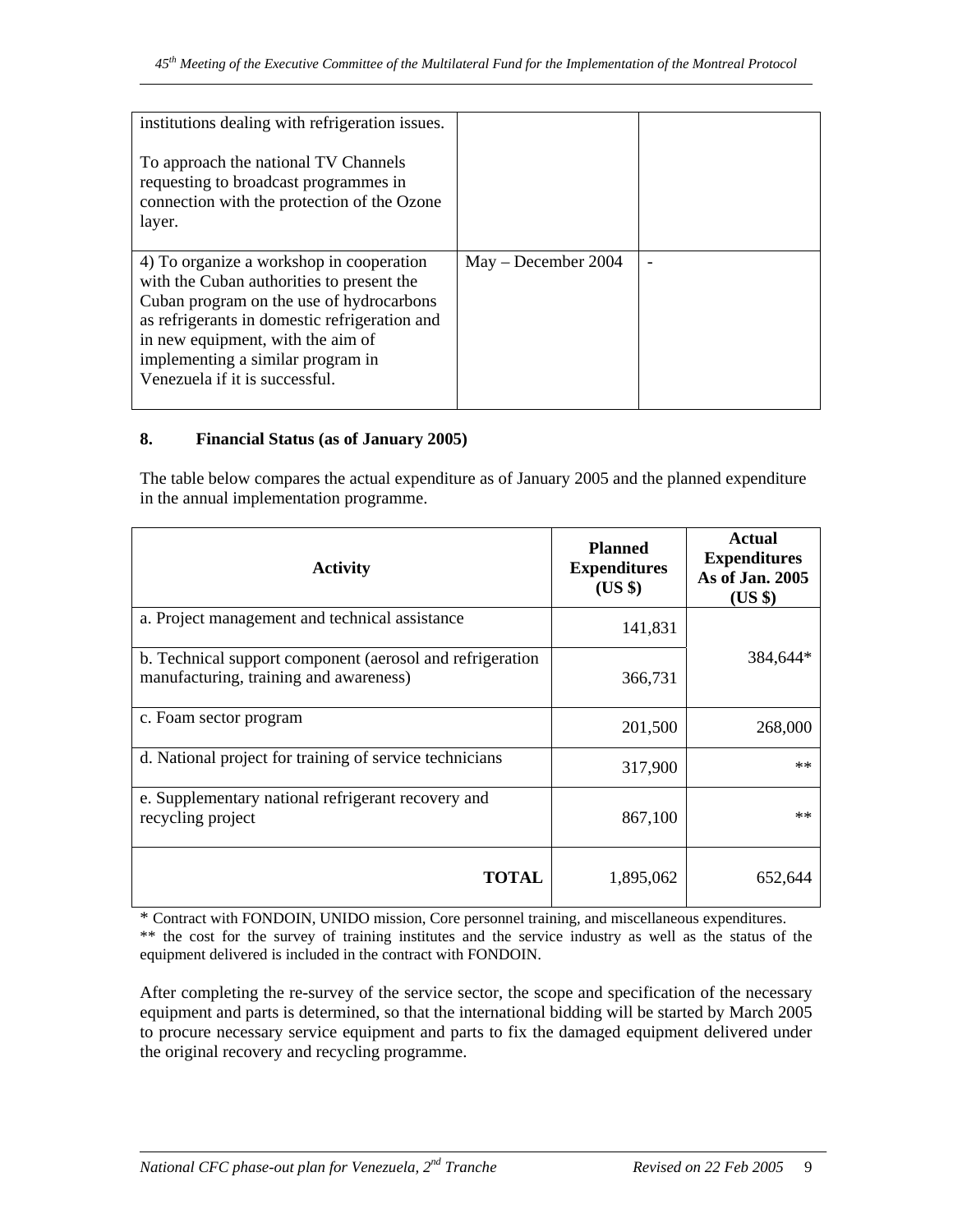The allocation of the fund for technicians training and the supplementary recovery and recycling programme is being adjusted as per Clause 8 in the Agreement.

## **9. Conclusion**

All the milestones set for the first tranche in the national CFC phase-out plan for Venezuela were achieved. The current legislation is effectively functioning and supporting the CFC phase-out programme for Venezuela. The approval of the new Decree 3288 definitely result in the more effective control of the ODS in the country.

With the established implementation structure for the NPP implementation, the National Ozone Unit in FONDOIN is closely monitoring the phase-out programme and undertaking the necessary corrective measures if and when required. The ongoing awareness programmes contribute to the further reduction of ODS consumption in the Country.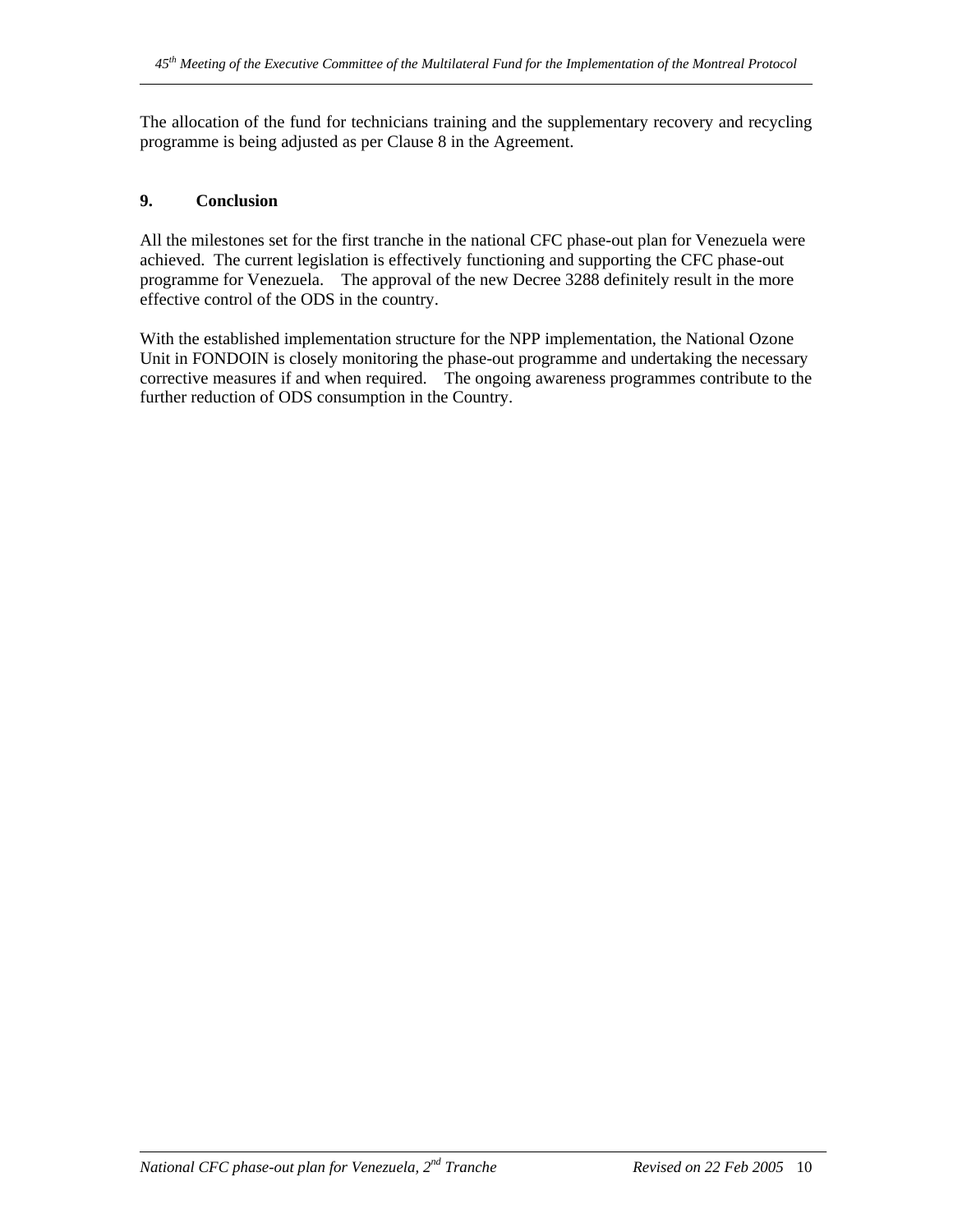# **CHAPTER 2. ANNUAL IMPLEMENTATION PROGRAMME; SECOND TRANCHE**

## **1. Data**

| Country                                               | $\bullet$                 | Venezuela        |
|-------------------------------------------------------|---------------------------|------------------|
| Year of plan                                          | $\ddot{\phantom{0}}$      | 2005             |
| # of years completed                                  | $\therefore$ 1            |                  |
| # of years remaining under the plan                   | $\therefore$ 3            |                  |
| Target ODS consumption of the preceding year          | $\mathbb{R}^{\mathbb{Z}}$ | 3,262 ODP tonnes |
| Target ODS consumption of the year of plan            | $\ddot{\phantom{a}}$      | 1,661 ODP tonnes |
| Level of funding requested (without the support cost) | $\mathcal{L}$             | US\$ 1,631,831   |
| Lead implementing agency                              | ٠                         | <b>UNIDO</b>     |

## **2. Target**

| Target:           | 1,661 ODP tonnes |                              |                       |                                |  |  |
|-------------------|------------------|------------------------------|-----------------------|--------------------------------|--|--|
| <b>Indicators</b> |                  | Preceding $Year^{T}$<br>2004 | Year of Plan,<br>2005 | <b>Reduction</b><br>(Increase) |  |  |
| Supply of ODS     | Import           | 40.2                         | 0                     | 40.2                           |  |  |
| by                | Production       | 2,818.8                      | 1,661                 | 1,158                          |  |  |
|                   | Total $(1)$      | 2,859                        | 1,661                 | 1,198                          |  |  |
|                   |                  |                              |                       |                                |  |  |
| Demand of ODS     | Manufacturing    | Under compilation            | 35                    |                                |  |  |
|                   | Servicing        | Under compilation            | $1,365^{2}$           |                                |  |  |
|                   | Stockpiling      | Under compilation            | 260.5                 |                                |  |  |
|                   | Total $(2)$      | 2,859                        | 1,661                 | 1,198                          |  |  |

1) Provisional data as of 22 February 2005.

2) A small amount of the usage for manufacturing is included.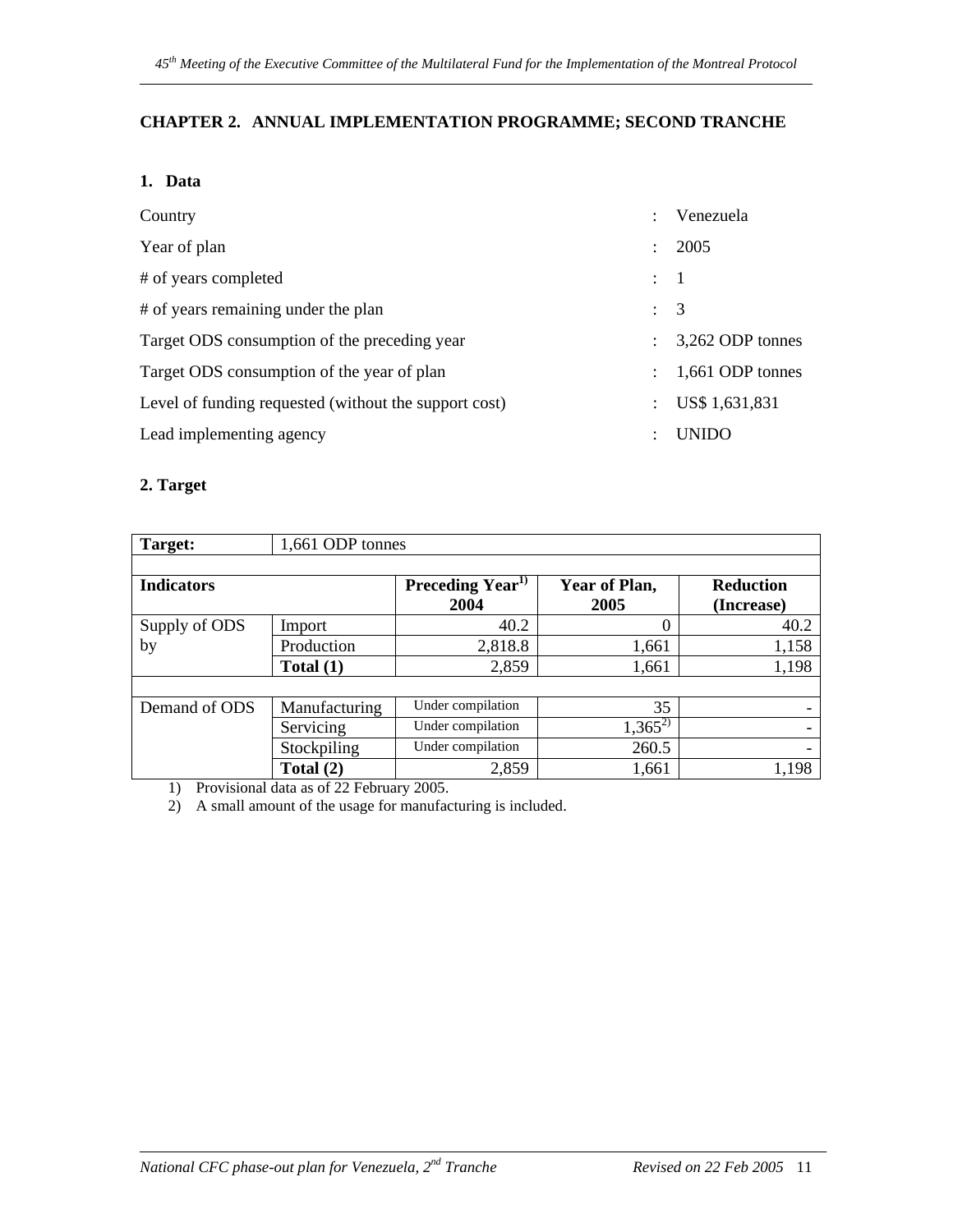# 3. **Industry Action**

Actual sector consumption data are being compiled and the data here are those used in the annual programme 2004 except the provisional actual total consumption.

| <b>Sector</b>                | <b>Consumption</b><br>Preceding<br>Year<br>(2004) | <b>Consumption</b><br><b>Year of Plan</b><br>(2005) | <b>Reduction</b><br>within<br><b>Year of</b><br><b>Plan</b><br>$(2004) -$ | <b>Number of</b><br><b>Projects</b><br><b>Completed</b> | <b>Number</b><br>of<br><b>Servicing</b><br><b>Related</b><br><b>Activities</b> | <b>ODS</b><br><b>Phase-</b><br>Out (in<br><b>ODP</b><br>tonnes) |
|------------------------------|---------------------------------------------------|-----------------------------------------------------|---------------------------------------------------------------------------|---------------------------------------------------------|--------------------------------------------------------------------------------|-----------------------------------------------------------------|
|                              |                                                   |                                                     | (2005)                                                                    |                                                         |                                                                                |                                                                 |
|                              |                                                   |                                                     | <b>Manufacturing</b>                                                      |                                                         |                                                                                |                                                                 |
| Aerosol                      | 16                                                | 16                                                  | 0                                                                         | $\boldsymbol{0}$                                        |                                                                                | $\overline{0}$                                                  |
| Foam                         | 187                                               | 19                                                  | 168                                                                       | $\overline{0}$                                          |                                                                                | 168                                                             |
| Refrigeration                | $\overline{\phantom{0}}$                          | $\qquad \qquad \blacksquare$                        | $\theta$                                                                  | $\boldsymbol{0}$                                        |                                                                                | $\Omega$                                                        |
| Solvents                     | -                                                 |                                                     |                                                                           | $\qquad \qquad \blacksquare$                            |                                                                                |                                                                 |
| Other                        |                                                   |                                                     |                                                                           |                                                         |                                                                                |                                                                 |
| <b>Total</b>                 | 203                                               | 35                                                  | 168                                                                       | $\overline{0}$                                          |                                                                                | 168                                                             |
|                              |                                                   |                                                     | <b>Servicing</b>                                                          |                                                         |                                                                                |                                                                 |
| Refrigeration                | 1,448                                             | 1,365                                               | 83                                                                        | $\theta$                                                | $\overline{2}$                                                                 | 83                                                              |
| <b>Total</b>                 | 1,448                                             | 1,365                                               | 83                                                                        | $\boldsymbol{0}$                                        | $\overline{2}$                                                                 | 83                                                              |
|                              |                                                   |                                                     |                                                                           |                                                         |                                                                                |                                                                 |
| <b>GRAND</b><br><b>TOTAL</b> | 1,650                                             | 1,401                                               | 251                                                                       | $\theta$                                                | $\overline{2}$                                                                 | 83                                                              |

# **3. Technical Assistance Activity**

| a)           | Proposed Activity: | Awareness campaign (continued from the first tranche)                                                                                                             |
|--------------|--------------------|-------------------------------------------------------------------------------------------------------------------------------------------------------------------|
|              | Objective:         | Assist the phase-out of CFC use on national level                                                                                                                 |
|              | Target Group:      | Enterprises and general public in the country                                                                                                                     |
|              | Impact:            | Increased public awareness on importance of ozone layer<br>protection and its practical implications                                                              |
| $\mathbf{b}$ | Proposed Activity: | Training programmes for the refrigeration service technicians<br>(continued from the first tranche) with following activities, -                                  |
|              |                    | procurement of training equipment<br>finalizing and printing training materials and text books<br>second-phase technicians training followed by certification     |
|              | Objective:         | Improvement of technical skills, dissemination of information<br>on good practices in refrigeration servicing, awareness on<br>available alternative refrigerants |
|              | Target Group:      | Refrigeration service technicians, training institutions                                                                                                          |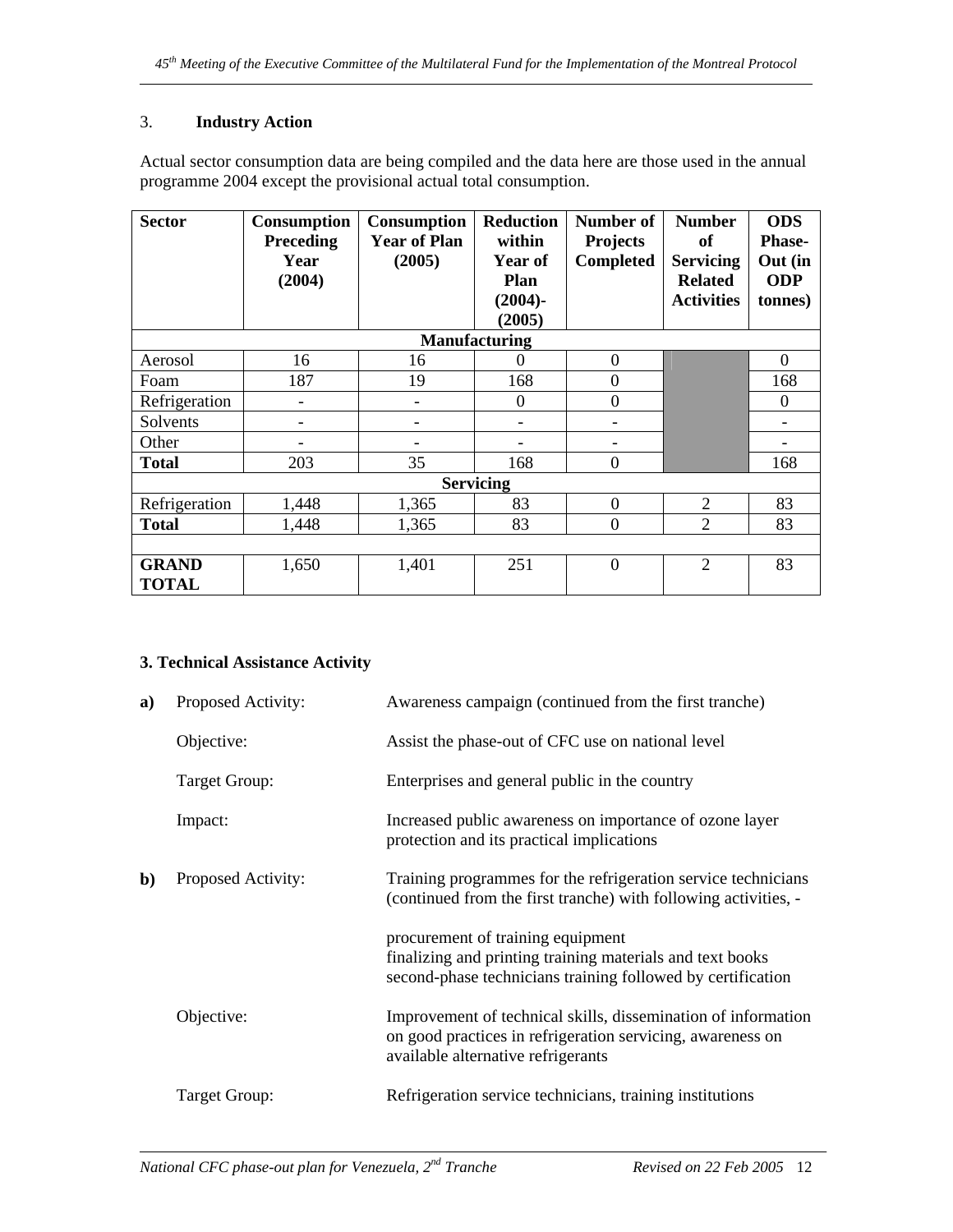Impact: Increased CFC containment, strengthening of recovery, recycling and reclamation system, reduction of CFC refrigerant consumption in the service sector

## **4. Supplementary recovery and recycling project**

- 4.1 Re-establishment of recycling centers: Recycling centers will be re-established to cover all the country. The distribution of centers will be determined through the investigation of industrial activities in all regions.
- 4.2 Training of centre staff: Training of center staff will be conducted on the business administration as well as recovery and recycling skill and related country regulation.
- 4.3 Delivery of service equipment to selected service shops: The first phase provision of service equipment will be executed. Selection of recipients will be done on the selection criteria of recipients to be developed by the national experts and the NOU as well as related Government authority and industry representatives.
- 4.4 Repairing damaged equipment.

## **5. Government Action**

The Control Measures listed in the table below will be implemented.

## **Government action in the second tranche.**

| <b>Policy/Activity Planned</b>                   | <b>Schedule of Implementation</b> |
|--------------------------------------------------|-----------------------------------|
| Enforcement of Decree 3228                       | Entire year 2005                  |
| Monitoring the on-going investment projects      | Entire year 2005                  |
| Monitoring PRODUVEN production phase-out project | Entire year 2005                  |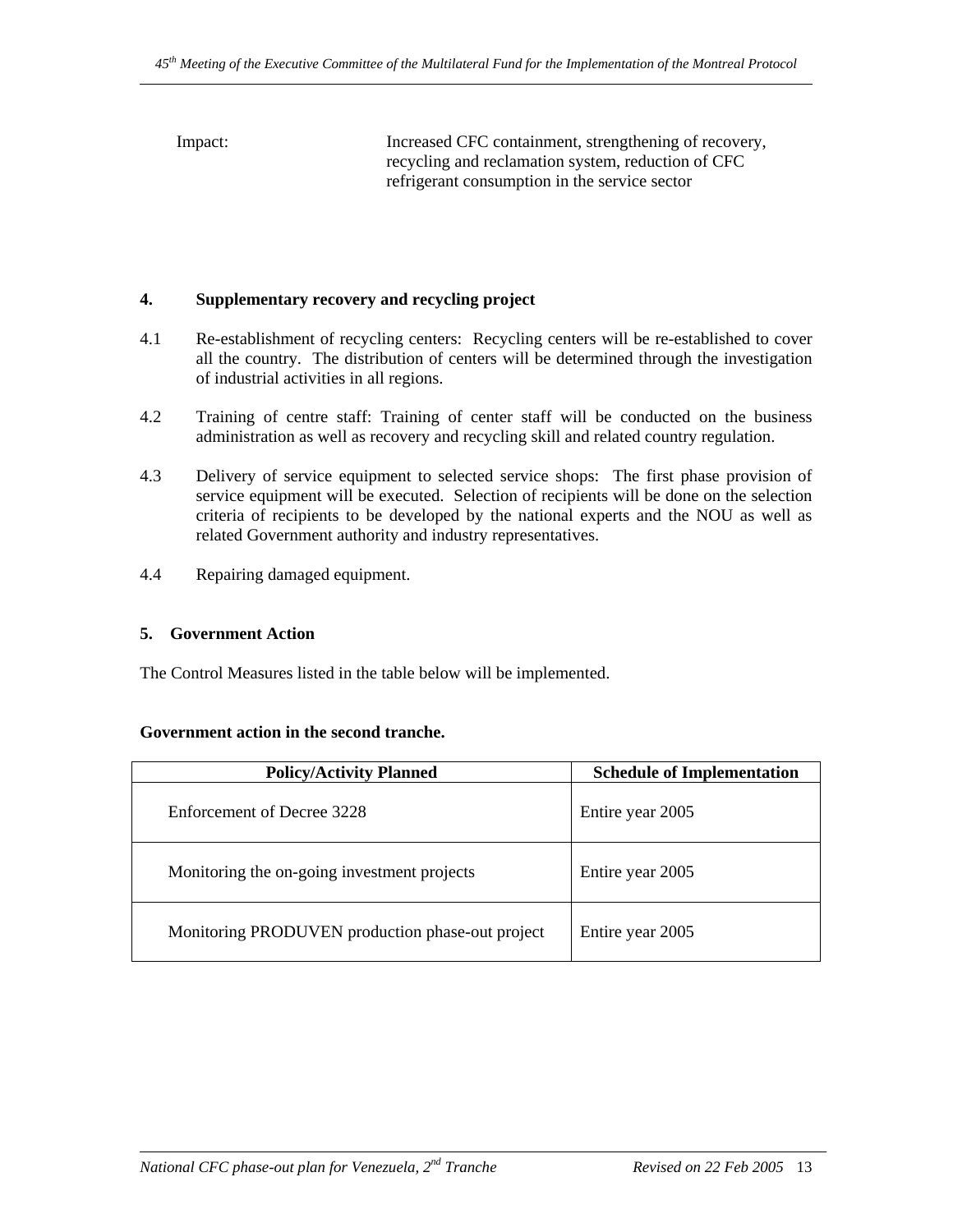# **6. Annual budget**

The table below summarizes planned expenditures for the second tranche of the NPP, Venezuela.

# **Project costs of the NPP, second tranche**

| <b>Activity</b>                                                                                  | <b>Planned</b><br><b>Expenditures</b><br>$(US \$ |
|--------------------------------------------------------------------------------------------------|--------------------------------------------------|
| Project management and technical assistance                                                      | 141,831                                          |
| Technical support component<br>(aerosol and refrigeration manufacturing, training and awareness) | 30,000                                           |
| Supplementary national refrigerant recovery and recycling project                                | 1,460,000                                        |
| <b>TOTAL</b>                                                                                     | 1,631,831                                        |

# **7. Administrative fee**

US\$ 122,387